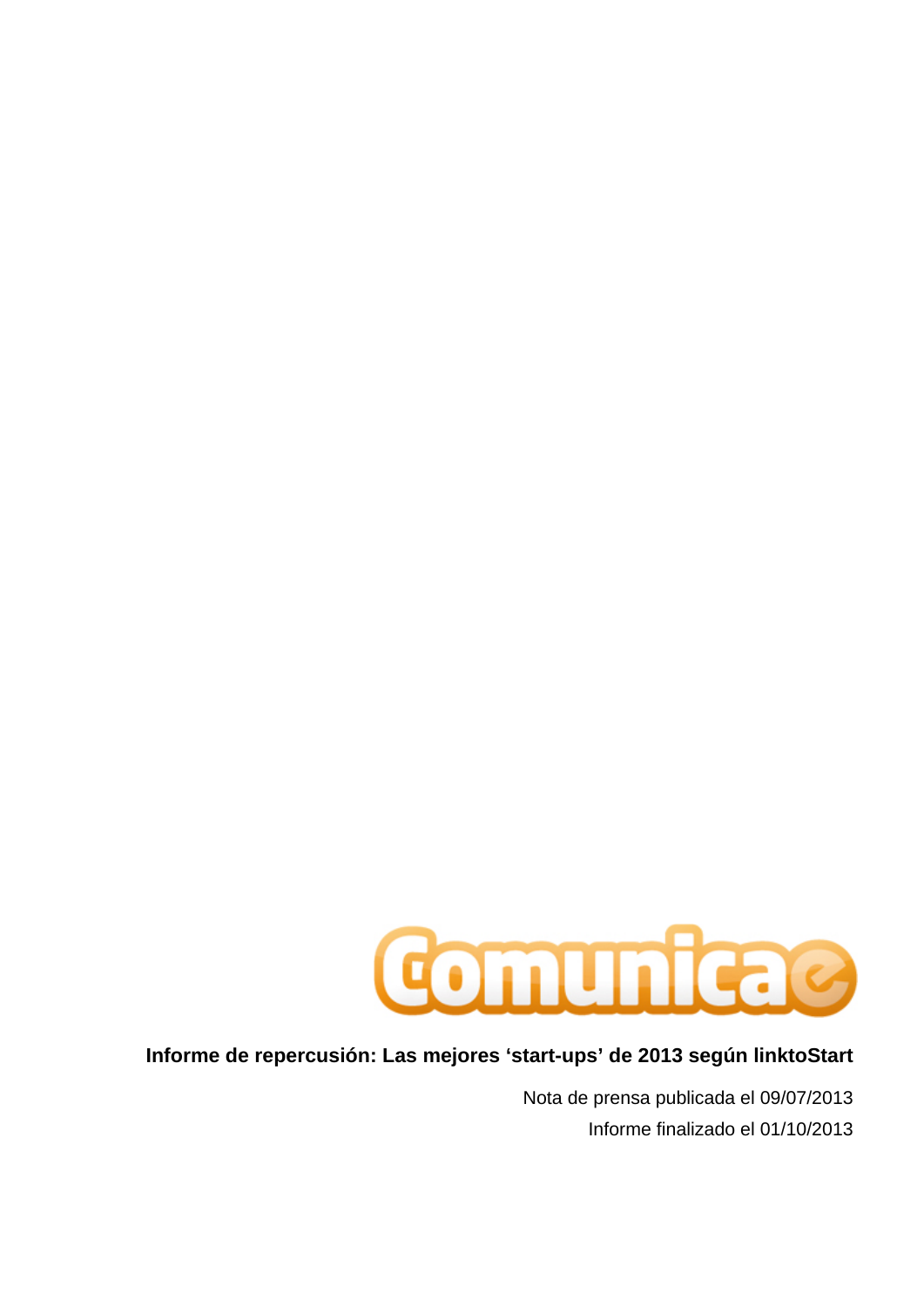# **1.- Resumen del Informe de Repercusión:**

# **Envío y distribución:**

| Datos referentes a los envíos y la distribución realizada                                                                       |                                              |                                                            |
|---------------------------------------------------------------------------------------------------------------------------------|----------------------------------------------|------------------------------------------------------------|
| <b>Total envíos:</b><br>1.294 envíos                                                                                            | <b>Envíos Twitter:</b><br>1.083 envíos       |                                                            |
| Envíos email:<br>192 envíos                                                                                                     | <b>RSS Distribution: 19 envios</b>           |                                                            |
| Impacts:                                                                                                                        |                                              |                                                            |
| Datos referentes a los impactos visuales que ha tenido la nota de prensa dentro de los canales de distribución.                 |                                              |                                                            |
| Impacts:<br>107.035 impacts                                                                                                     | <b>Media Impactos:</b><br>6.296 impactos/día |                                                            |
| Today's impacts:: 2 impacts                                                                                                     | Impactos últ. semana:<br>4 impacts           |                                                            |
| <b>Mentions:</b>                                                                                                                |                                              |                                                            |
| Data review of the release appearance in digital media.                                                                         |                                              |                                                            |
| <b>Total mentions:</b><br>158 mentions                                                                                          | estimated audience<br>305.574 users          |                                                            |
| <b>Today's mentions:</b><br>0 mentions                                                                                          | <b>Last week's mentions:</b><br>0 mentions   |                                                            |
| <b>Repercussion:</b>                                                                                                            |                                              |                                                            |
| Analysis of the final repercussion which a press release has had and the resonance (ECO) which it obtained due to distribution. |                                              |                                                            |
| <b>Total Repercussion:</b><br>412.609 users                                                                                     | ECO:<br>X3.85                                |                                                            |
| <b>Impacts repercussion:</b><br>25.94%                                                                                          | <b>Mentions repercussion:</b><br>74.06%      |                                                            |
| Impacts, Audience, Mentions and Total Repercussions:                                                                            |                                              |                                                            |
| $120000 -$<br>110000<br>100000<br>90000<br>80000<br>70000<br>60000<br>50000<br>40000<br>30000<br>20000<br>10000                 |                                              | - Impactos<br>- Audiencia menciones<br>- Repercusión total |
| $0 +$                                                                                                                           |                                              |                                                            |

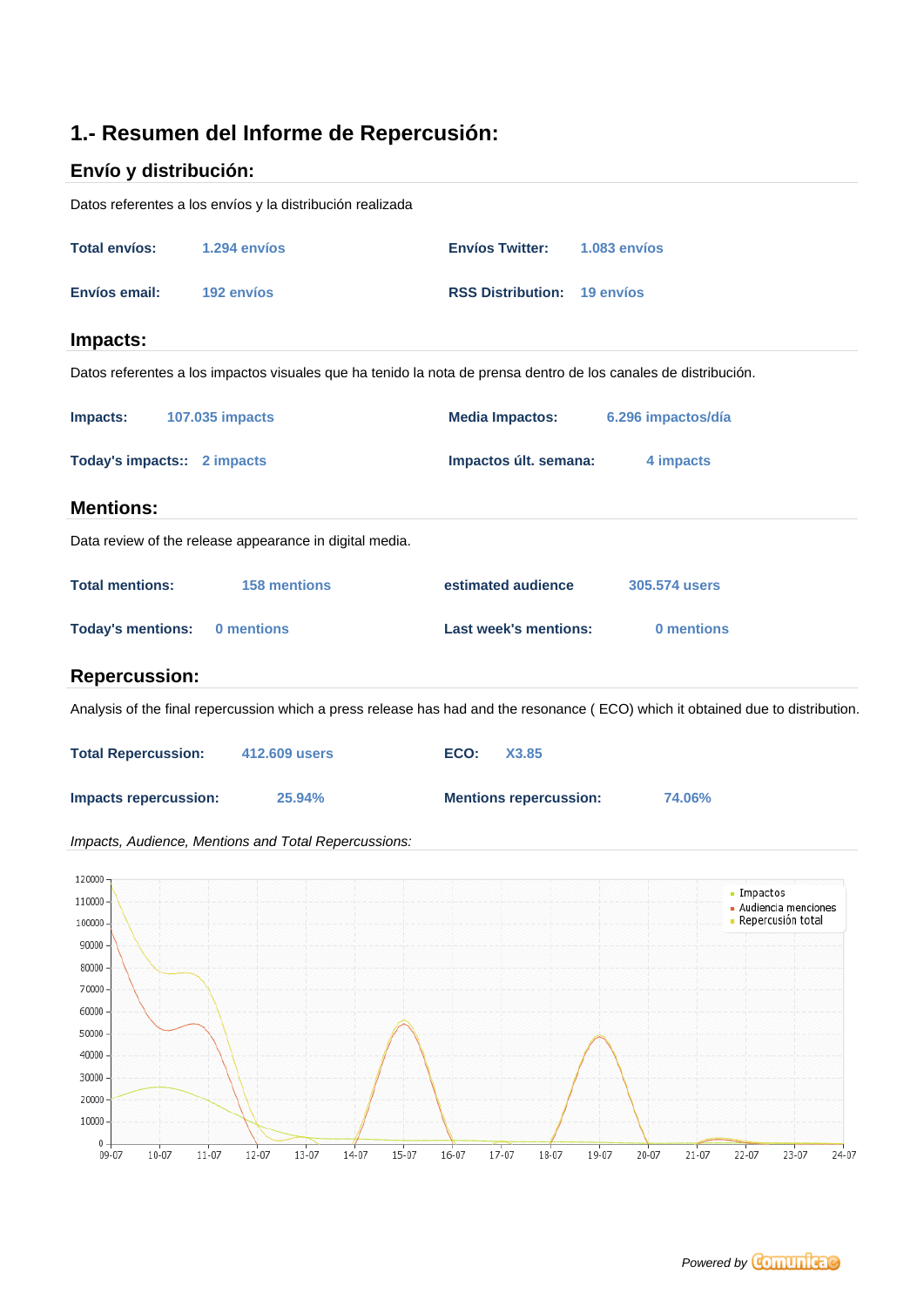# **2.-Sending and distribution**

## **Sending and distribution**

Information on the sending and distribution made

| <b>Total distributions 1.294 envios</b> |                                                               | <b>Twitter</b><br>distributions: | 1.083 envíos |                                     |
|-----------------------------------------|---------------------------------------------------------------|----------------------------------|--------------|-------------------------------------|
| <b>Email</b><br>distributions:          | 192 envíos                                                    | <b>RSS distribution:</b>         | 19 envíos    |                                     |
| <b>Category distributions</b>           |                                                               |                                  |              |                                     |
|                                         | Press release receivers number by category via Email and RSS. |                                  |              |                                     |
| Comunicación:                           | 202 envíos                                                    |                                  |              |                                     |
| <b>Mass Media</b>                       |                                                               |                                  |              |                                     |
|                                         | Mass media which have received the press release              |                                  |              |                                     |
| <b>Total Mass Media:9 envíos</b>        |                                                               |                                  |              |                                     |
|                                         | Generalist Mass Media: 4 envíos                               |                                  |              |                                     |
| <b>SUR.es</b>                           | EL MUNDO                                                      | elPeriódico                      | prnoticias   |                                     |
|                                         | Specialized Mass Media: 5 envíos                              |                                  |              |                                     |
| U Sdigital.com                          |                                                               | FARODE VIGO                      |              | EL PERIÓDICO DE<br>17 A DITRIJCIDAD |

### **Social network**

#### **Total Social Networks:1.083 envíos**



**[Followers: 1.083](http://twitter.com/ndp_economia/statuses/354523462586478594)**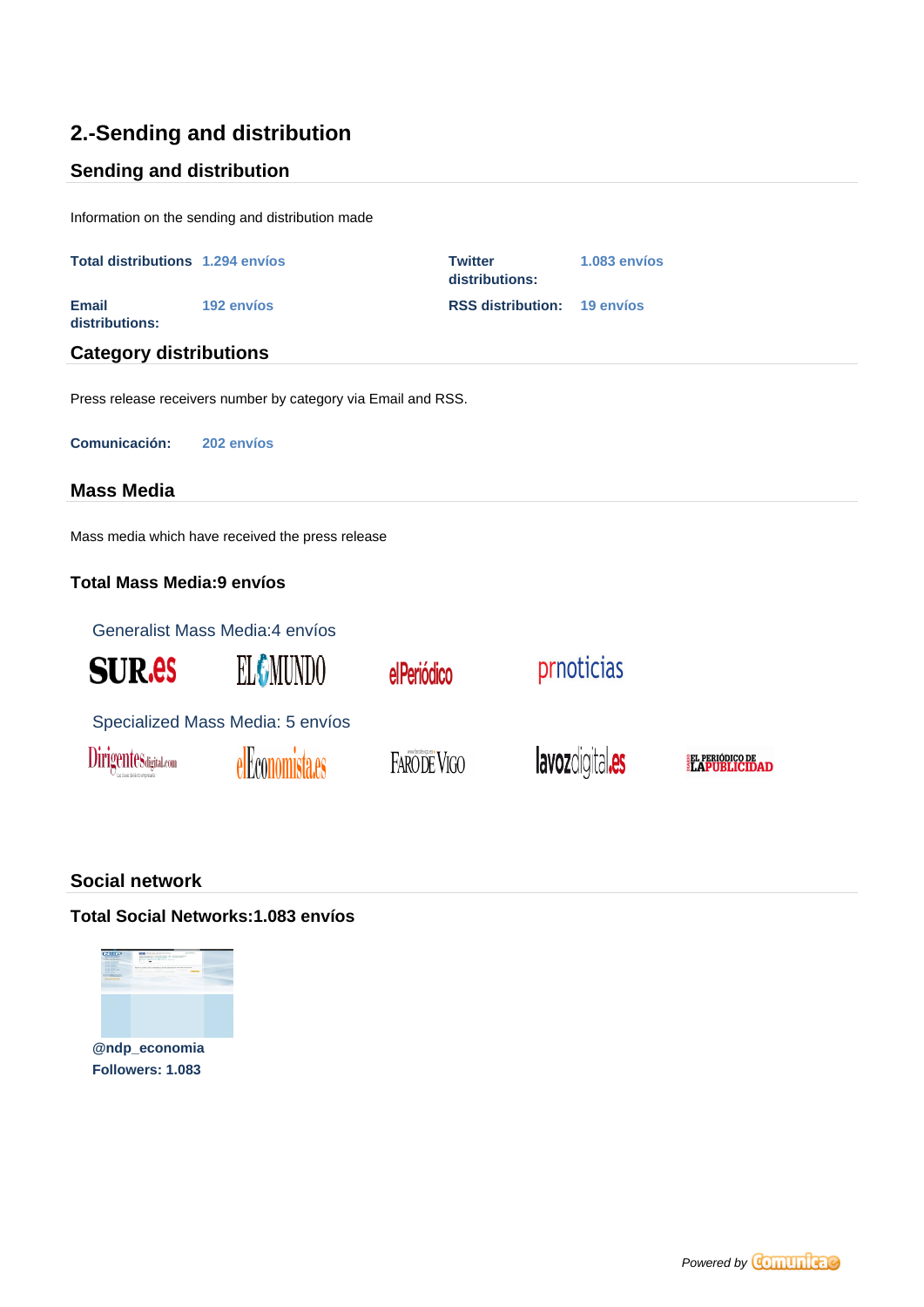## **3.- Impacts (SeedRelease Distribution):**

This section shows the data referring to the visual impacts which the press release has obtained within the distribution channels. Each time the release is viewed, it is considered an "Impact".

| impacts:                   | <b>107.035 impacts</b> | <b>Media Impacts:</b>     | 6.296 impactos/día |
|----------------------------|------------------------|---------------------------|--------------------|
| <b>Today's</b><br>impacts: | 2 impacts              | <b>Last week Impacts:</b> | 4 impacts          |



Impact distribution during the period of the report

### Impact distribution by distribution channel

| <b>Media</b>     | <b>Impacts</b> |
|------------------|----------------|
| Comunicae.com    | 67.847         |
| Email            | 196            |
| <b>RSS</b>       | 8.559          |
| Notasdeprensa.es | 11.250         |
| Webs Afiliadas   | 18.100         |
| Twitter          | 1.083          |
| <b>Total</b>     | 107.035        |



Powered by **Comunica**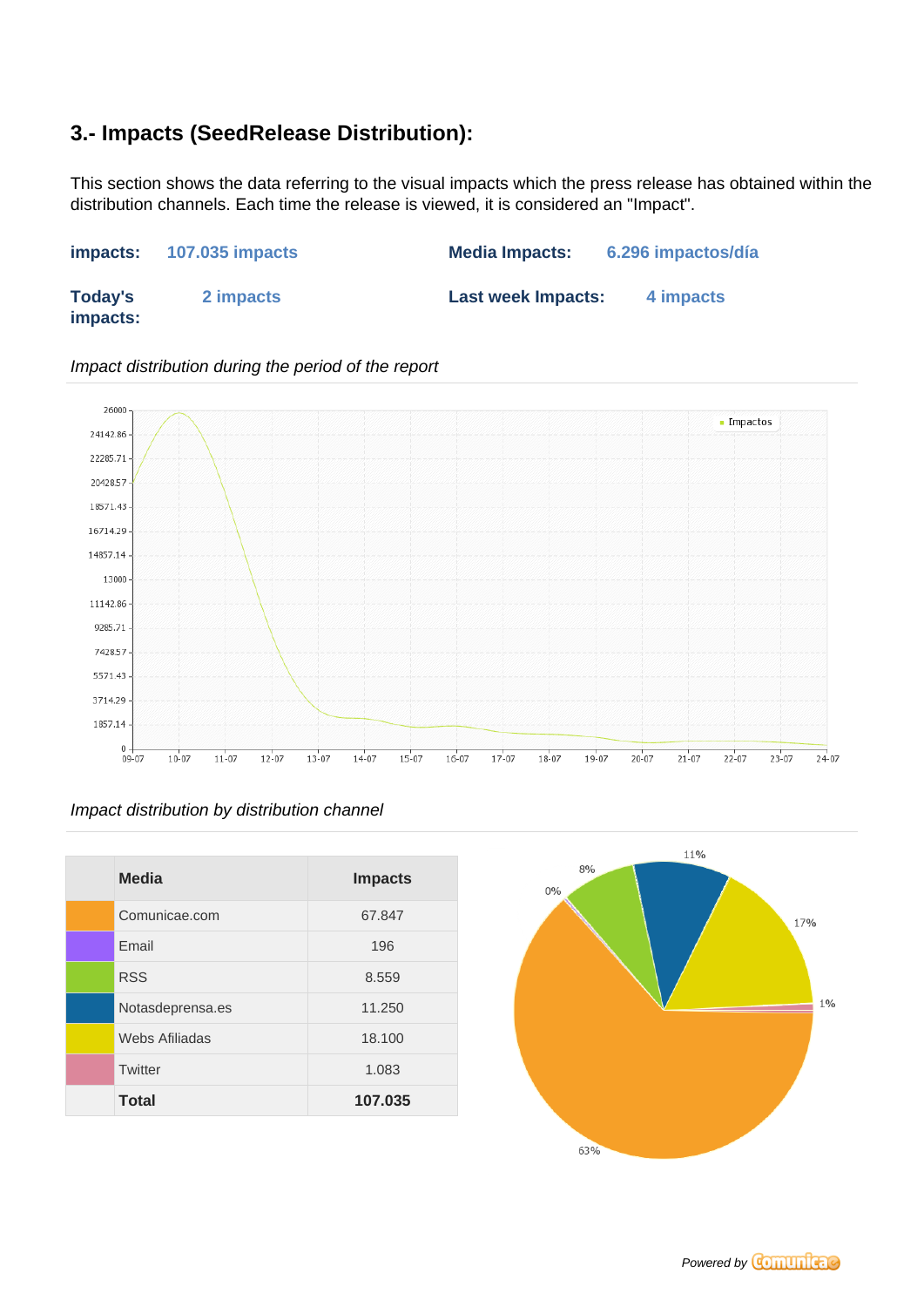### **4.- Mentions Clipping:**

Data review of the release appearance in digital media. These data include information about the mention, the media in which it was published and the estimated audience it has achieved.



Mentions by type of source



#### Estimated audience per day

According to the mentions found and some indicators on the network, a rough estimate is performed of the audience obtained by the press release due to its broadcast on the network.

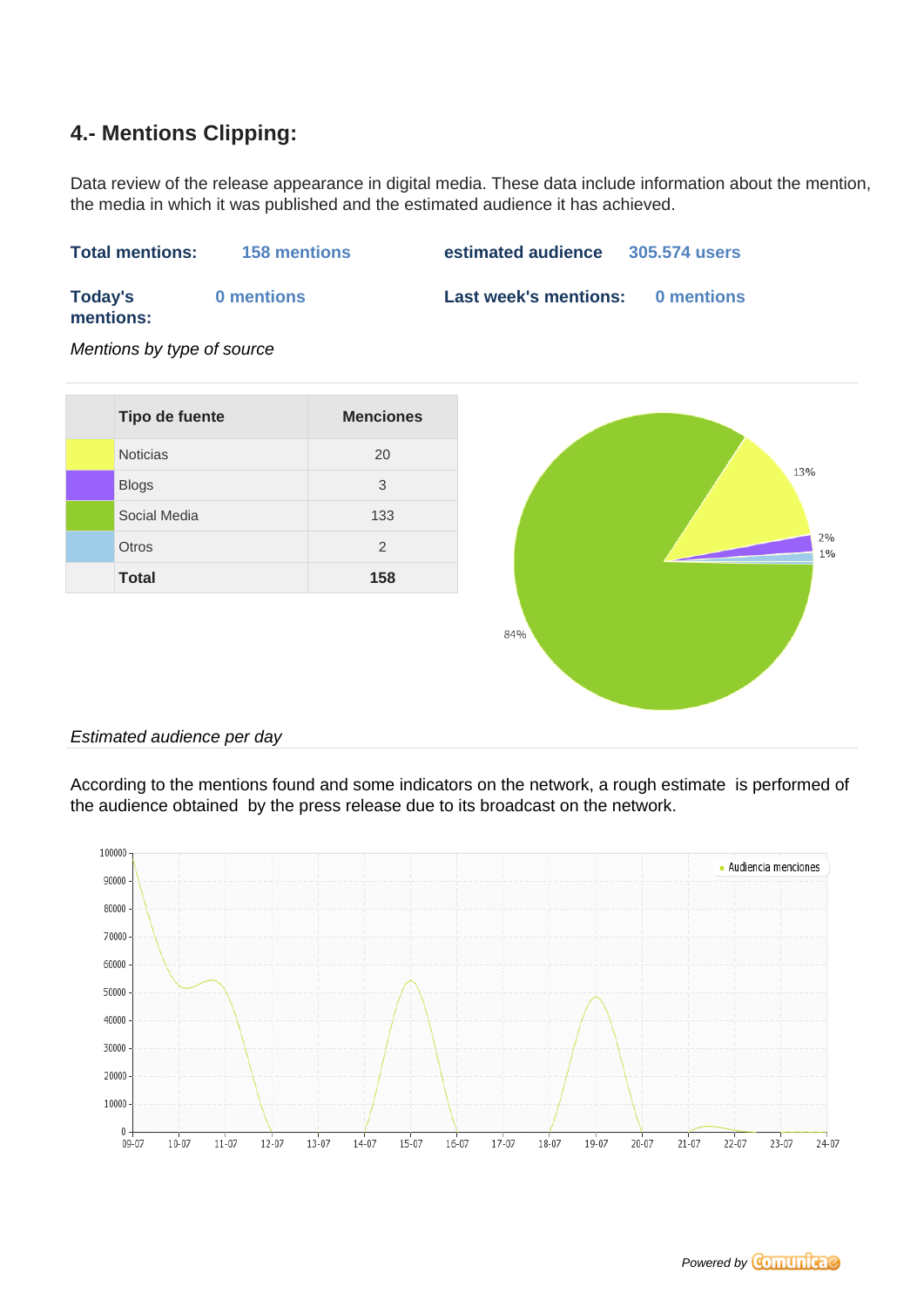### **Press release mentions**

Next, all the references which our monitoring has linked to the press release are shown. Each one of them contains detailed information on the media and its relevance in the network.

| date       | <b>Mención</b>                                                                                                                              | <b>URL Mención</b>                                                                                                                                             | Media                       | <b>Tipo Medio</b> | <b>Estimated</b><br>audience |
|------------|---------------------------------------------------------------------------------------------------------------------------------------------|----------------------------------------------------------------------------------------------------------------------------------------------------------------|-----------------------------|-------------------|------------------------------|
| 15-07-2013 | Las 4 startups ganadoras de LinktoStart 2013  <br><b>Emprendices</b>                                                                        | http://www.emprendices.co/las-4-startups-<br>ganadoras-de-linktostart-2013/                                                                                    | http://www.emprendices.co   | <b>Noticias</b>   |                              |
| 15-07-2013 | Las mejores 'start-ups' de 2013 según<br>linktoStart   Prsync                                                                               | http://prsync.es/fundacin-inlea/las-mejores-start-<br>ups-de--segn-linktostart-17901/                                                                          | http://prsync.es            | Noticias          | 165                          |
| 15-07-2013 | LAS MEJORES 'START-UPS' DE 2013 SEGÚN<br>LINKTOSTART   eGlobalPress                                                                         | http://www.eglobalpress.net/index.php?option=co<br>m_content&view=article&id=2625:las-mejores-sta<br>rt-ups-de-2013-segun-<br>linktostart&catid=136&Itemid=808 | http://www.eglobalpress.net | <b>Noticias</b>   | 169                          |
| 09-07-2013 | Las mejores 'start-ups' de 2013 según<br>linktoStart                                                                                        | http://www.sonarticulos.com/?p=17554                                                                                                                           | http://www.sonarticulos.com | <b>Noticias</b>   | 168                          |
| 11-07-2013 | Estas son las 4 mejores start-ups de 2013 según<br>linktoStart #tsNews!   TodoStartups -<br>Emprendedores, Startups y Negocios en Internet. | http://www.todostartups.com/tsnews/estas-son-la<br>s-4-mejores-start-ups-de-2013-segun-linktostart-<br>tsnews                                                  | http://www.todostartups.com | <b>Noticias</b>   | 3                            |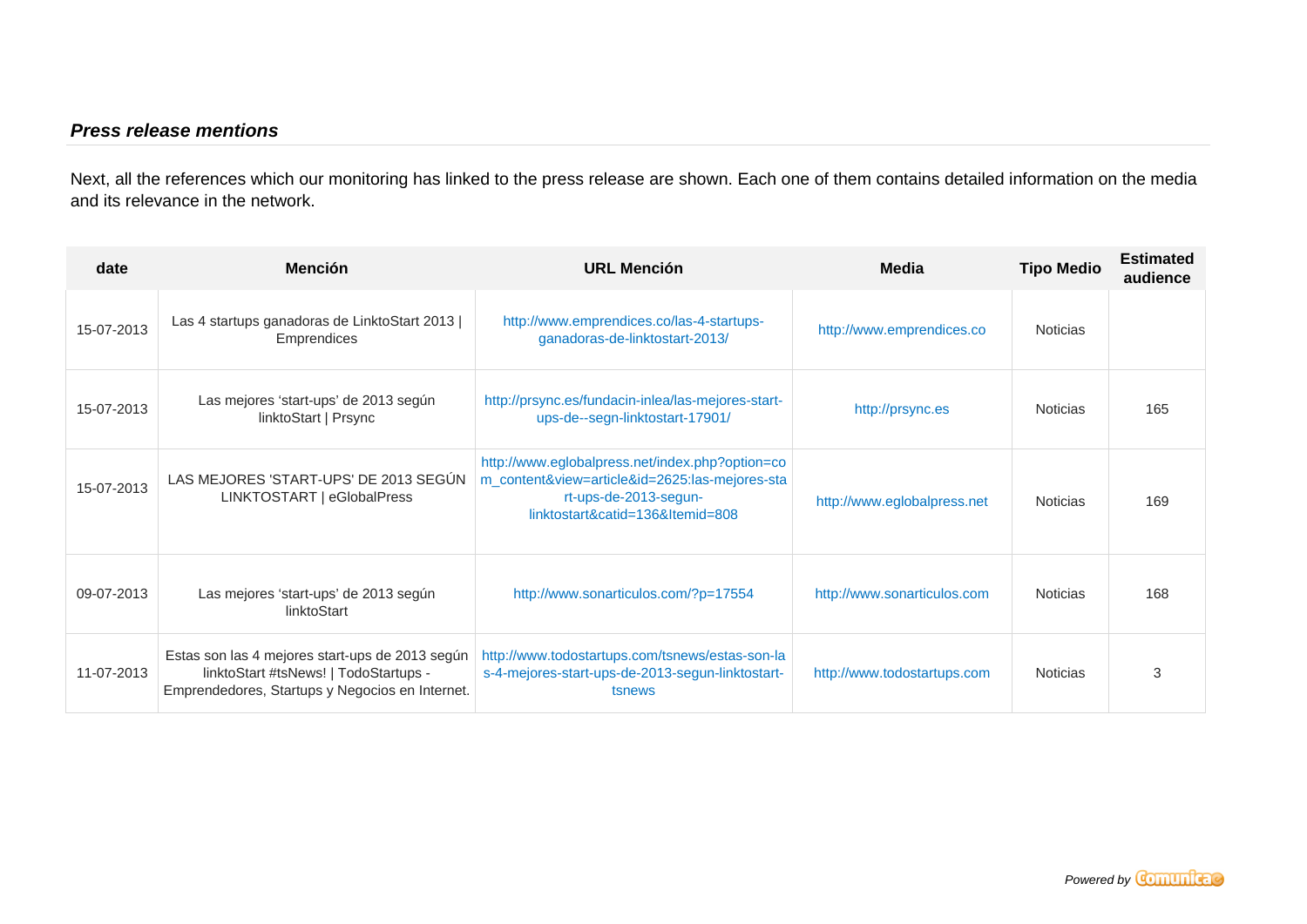| date       | <b>Mención</b>                                                                                                                         | <b>URL Mención</b>                                                                                                                                    | <b>Media</b>                  | <b>Tipo Medio</b> | <b>Estimated</b><br>audience |
|------------|----------------------------------------------------------------------------------------------------------------------------------------|-------------------------------------------------------------------------------------------------------------------------------------------------------|-------------------------------|-------------------|------------------------------|
| 11-07-2013 | Las <b>mejores</b><br>' <b>start</b> - <b>ups</b> ' de<br><b>2013</b> según <b>linktoStart</b> - Noticias<br>de <b>b</b> >  < <b>b</b> | http://www.presspeople.com/nota/mejores-start-<br>ups-2013-segun-linktostart                                                                          | http://www.presspeople.com    | <b>Noticias</b>   | 164                          |
| 11-07-2013 | Estas son las 4 mejores start-ups de 2013 según<br>linktoStart                                                                         | http://www.itespresso.es/4-mejores-start-<br>ups-2013-linktostart-113515.html                                                                         | http://www.itespresso.es      | <b>Noticias</b>   |                              |
| 15-07-2013 | Las <b>mejores</b><br>' <b>start</b> - <b>ups</b> ' de<br><b>2013</b> según <b>linktoStart</b> -<br><b>sunotadeprensa </b>             | http://www.sunotadeprensa.com/es/economia/em<br>prendedores/60205-las-mejores-%E2%80%98sta<br>rt-ups%E2%80%99-de-2013-seg%C3%BAn-<br>linktostart.html | http://www.sunotadeprensa.com | <b>Noticias</b>   | 80                           |
| 15-07-2013 | Las <b>mejores</b><br>' <b>start</b> - <b>ups</b> ' de<br><b>2013</b> según <b>linktoStart</b> -<br><b>TusMedios</b>                   | http://www.tusmedios.es/economia_y_negocios/4<br>9655-las-mejores-%E2%80%98start-ups%E2%8<br>0%99-de-2013-seg%C3%BAn-linktostart.html                 | http://www.tusmedios.es       | Noticias          | 170                          |
| 09-07-2013 | Las mejores 'start-ups' de 2013 según<br>linktoStart                                                                                   | http://nosbi.com/?p=97924                                                                                                                             | http://nosbi.com              | <b>Noticias</b>   | 131                          |
| 09-07-2013 | Las mejores 'start-ups' de 2013 según<br>linktoStart                                                                                   | http://notasprensa.info/?p=37479                                                                                                                      | http://notasprensa.info       | <b>Noticias</b>   | 168                          |
| 09-07-2013 | Las mejores 'start-ups' de 2013 según<br>linktoStart                                                                                   | http://www.blogprensa.com/?p=100473                                                                                                                   | http://www.blogprensa.com     | <b>Noticias</b>   | 431                          |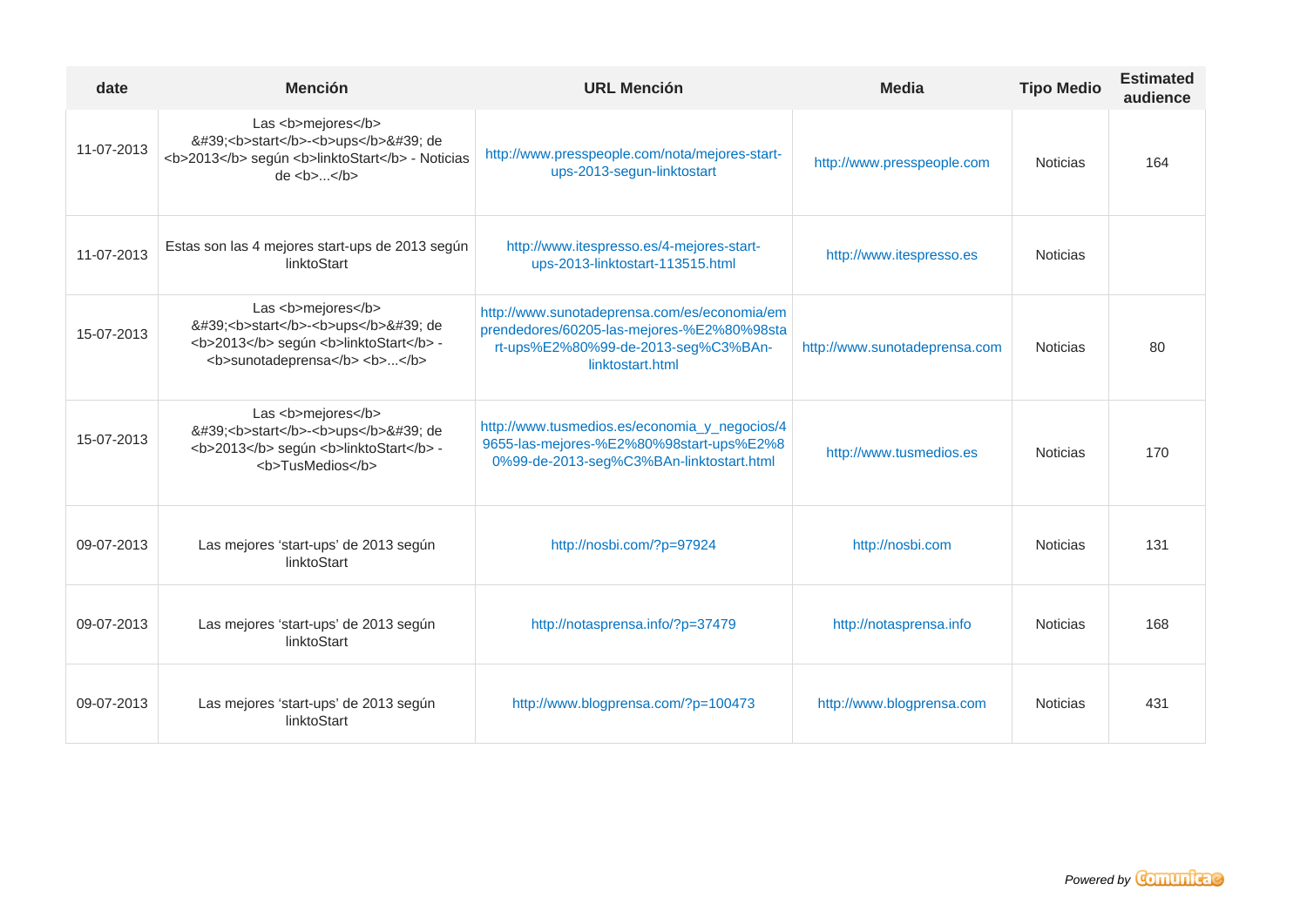| date       | <b>Mención</b>                                                                                                  | <b>URL Mención</b>                                                                                                        | <b>Media</b>                    | <b>Tipo Medio</b> | <b>Estimated</b><br>audience |
|------------|-----------------------------------------------------------------------------------------------------------------|---------------------------------------------------------------------------------------------------------------------------|---------------------------------|-------------------|------------------------------|
| 11-07-2013 | Las mejores 'start-ups' de 2013 según<br>linktoStart   Barcelona&Business                                       | http://www.barcelonabusiness.es/2013/07/10/las-<br>mejores-start-ups-de-2013-segun-linktostart                            | http://www.barcelonabusiness.es | <b>Noticias</b>   | 166                          |
| 09-07-2013 | Las mejores 'start-ups' de 2013 según<br>linktoStart                                                            | http://www.rankia.com/rankia/noticias-comunicae<br>?notaid=las-mejores-start-ups-de-2013-segun-<br>linktostart&sid=rankia | http://www.rankia.com           | <b>Noticias</b>   | 506                          |
| 09-07-2013 | Las mejores 'start-ups' de 2013 según<br>linktoStart                                                            | http://www.comunicae.es/nota/las-mejores-start-<br>ups-de-2013-segun-linktostart                                          | http://www.comunicae.es         | <b>Noticias</b>   | 490                          |
| 09-07-2013 | Las mejores 'start-ups' de 2013 según<br>linktoStart                                                            | http://www.notasdeprensa.es/las-mejores-start-<br>ups-de-2013-segun-linktostart                                           | http://www.notasdeprensa.es     | <b>Noticias</b>   | 512                          |
| 11-07-2013 | Las <b>mejores</b> " <b>start</b> - <b>ups</b> "<br>de <b>2013</b> según <b>linktoStart</b> en<br>Bitacoras.com | http://bitacoras.com/anotaciones/las-mejores-<br>start-ups-de-2013-segun-linktostart/34113422                             | http://bitacoras.com            | <b>Noticias</b>   | 188                          |
| 11-07-2013 | 4 start-ups para el futuro   Ahora Empresas                                                                     | http://www.ahoraempresas.com/2013/07/start-up-<br>emprendedores-tecnologicas-linktostart.html                             | http://www.ahoraempresas.com    | <b>Noticias</b>   | 169                          |
| 09-07-2013 | Las mejores 'start-ups' de 2013 según<br>linktoStart                                                            | http://www.eureka-startups.com/blog/2013/07/08/l<br>as-mejores-start-ups-de-2013-segun-linktostart/                       | http://www.eureka-startups.com  | <b>Noticias</b>   | 441                          |
| 19-07-2013 | Las mejores start-ups de 2013 según linktoStart                                                                 | http://nosbi.com/las-mejores-start-ups-<br>de-2013-segun-linktostart/                                                     | http://nosbi.com                | <b>Noticias</b>   | 131                          |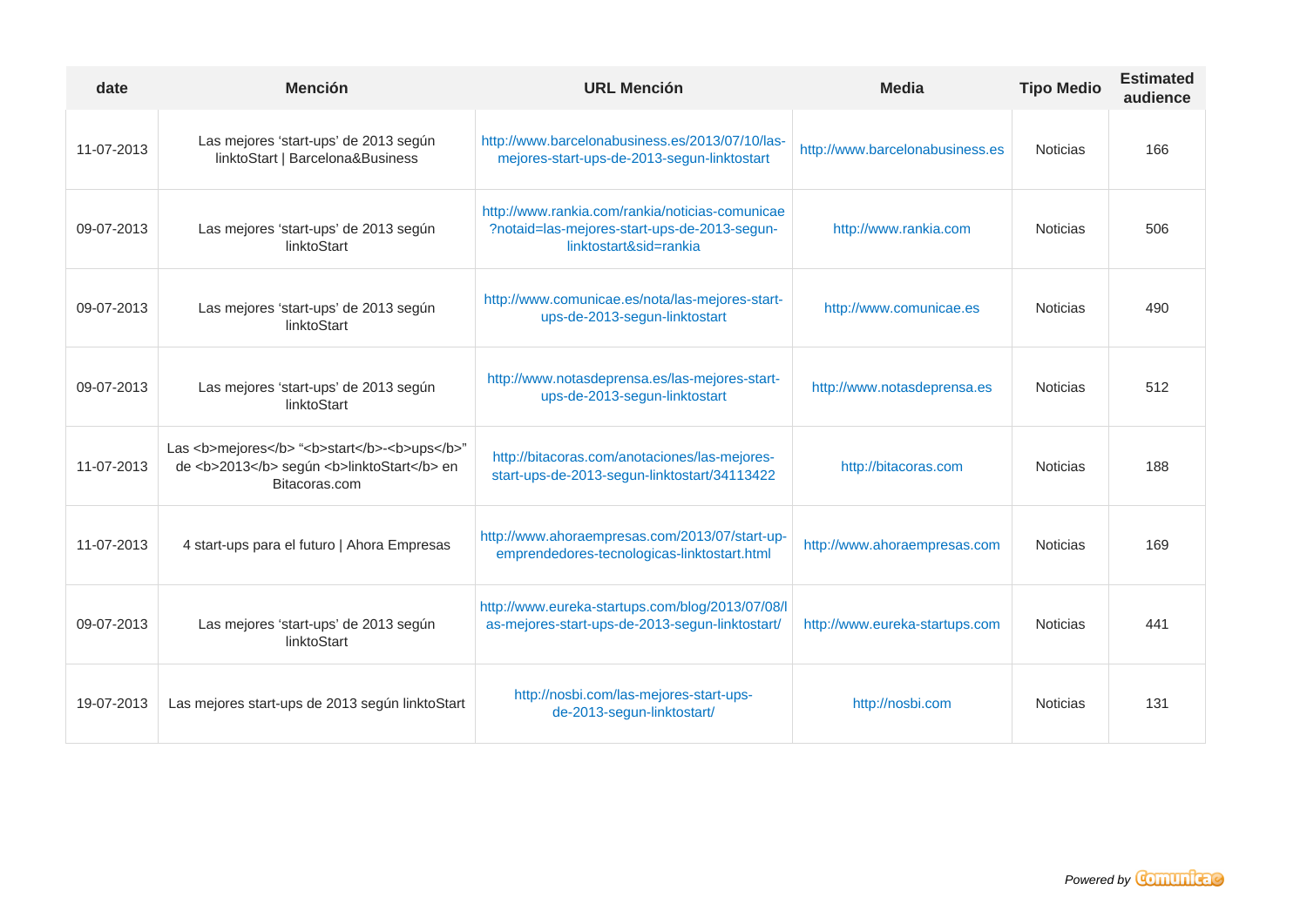| date       | <b>Mención</b>                                                                                                                                   | <b>URL Mención</b>                                                                                                                                                                            | <b>Media</b>              | <b>Tipo Medio</b> | <b>Estimated</b><br>audience |
|------------|--------------------------------------------------------------------------------------------------------------------------------------------------|-----------------------------------------------------------------------------------------------------------------------------------------------------------------------------------------------|---------------------------|-------------------|------------------------------|
| 16-07-2013 | Las mejores startups de 2013 según linktoStart  <br>la Salle Technova Barcelona                                                                  | http://blogs.salleurl.edu/emprendedores/las-<br>mejores-start-ups-de-2013-segun-linktostart/                                                                                                  | http://blogs.salleurl.edu | <b>Blogs</b>      | 430                          |
| 19-07-2013 | Las mejores startups de 2013 según linktoStart<br>Blog de La Salle Technova Barcelona                                                            | http://blogs.salleurl.edu/emprendedores/las-mejor<br>es-start-ups-de-2013-segun-linktostart/?utm_sour<br>ce=feedburner&utm_medium=feed&utm_campai<br>gn=Feed: BlogDelParqueDeInnovacinLaSalle | http://blogs.salleurl.edu | <b>Blogs</b>      | 442                          |
| 09-07-2013 | Las mejores 'start-ups' de 2013 según<br>linktoStart                                                                                             | http://www.elmagazin.es/?p=147884                                                                                                                                                             | http://www.elmagazin.es   | <b>Blogs</b>      | 164                          |
| 11-07-2013 | RT @inleafoundation: Las mejores start-ups<br>según @linktoStart http://t.co/KC9RafRM7I<br>#emprendedores #startups                              | http://twitter.com/InleaFoundation/statuses/35451<br>0352219774977                                                                                                                            | http://twitter.com        | Social Media      | 987                          |
| 11-07-2013 | [-AE-] Ayuda a familias, comunidad de cocineros<br>y más Estas son 4 de las mejores start-ups<br>españolas de este año >> http://t.co/YDYnhEIFpz | http://twitter.com/ahoraempresas/statuses/35486<br>7268456427520                                                                                                                              | http://twitter.com        | Social Media      | 85441550                     |
| 11-07-2013 | Ayuda a familias, comunidad de cocineros y<br>más Estas son 4 de las mejores start-ups<br>españolas de este año<br>http://t.co/CTEM4KCWZq        | http://twitter.com/raulmasa/statuses/3548663657<br>87668480                                                                                                                                   | http://twitter.com        | Social Media      | 85441550                     |
| 11-07-2013 | RT @InleaFoundation: RT @inleafoundation: Las<br>mejores start-ups según @linktoStart<br>http://t.co/KC9RafRM7I #emprendedores<br>#startups      | http://twitter.com/StartupTweetSF/statuses/35451<br>3572275445760                                                                                                                             | http://twitter.com        | Social Media      | 751                          |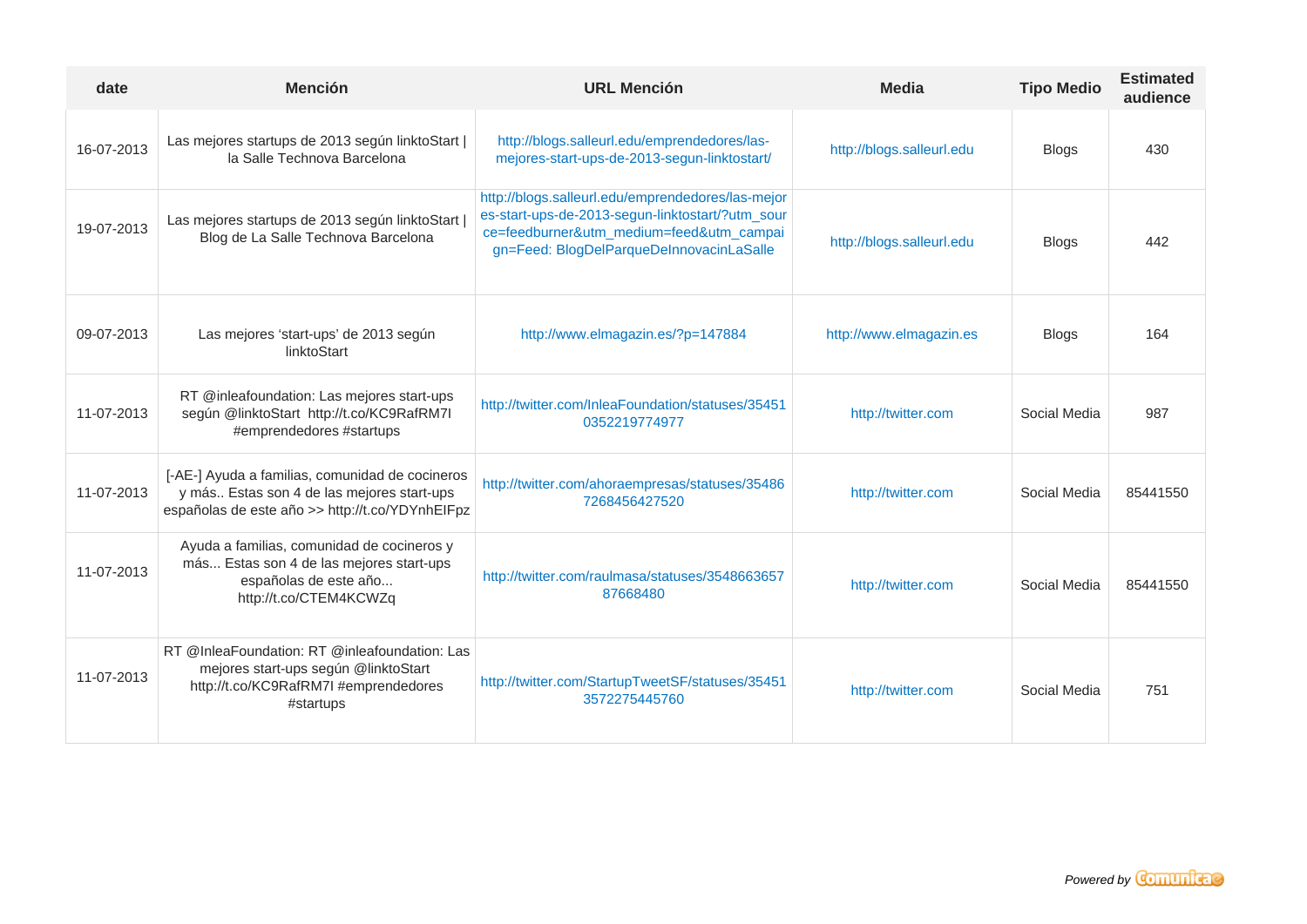| date       | <b>Mención</b>                                                                                                                                      | <b>URL Mención</b>                                                 | <b>Media</b>       | <b>Tipo Medio</b> | <b>Estimated</b><br>audience |
|------------|-----------------------------------------------------------------------------------------------------------------------------------------------------|--------------------------------------------------------------------|--------------------|-------------------|------------------------------|
| 11-07-2013 | RT @Candidman: #Tecnologia Estas son las 4<br>mejores #startups de #2013 según #linktoStart<br>http://t.co/t3tg7lVVv8 ? @ITespresso                 | http://twitter.com/ricklennie/statuses/3533469916<br>92058624      | http://twitter.com | Social Media      | 528                          |
| 11-07-2013 | "@OJOinternet: Estas son las 4 mejores start-<br>ups de 2013 según linktoStart<br>http://t.co/E0uChLF2eo" @linktoStart                              | http://twitter.com/fmontesq/statuses/3532549116<br>11371521        | http://twitter.com | Social Media      | 378                          |
| 11-07-2013 | RT @ITespresso: Estas son las 4 mejores start-<br>ups de 2013 según linktoStart<br>http://t.co/ovWxkwRwMP                                           | http://twitter.com/InleaFoundation/statuses/35324<br>2167864590336 | http://twitter.com | Social Media      | 85441550                     |
| 11-07-2013 | RT @OJOinternet: Estas son las 4 mejores start-<br>ups de 2013 según linktoStart<br>http://t.co/Tbd1pdbkqH                                          | http://twitter.com/linktoGrowUP/statuses/3532422<br>88165625856    | http://twitter.com | Social Media      | 889                          |
| 11-07-2013 | RT @JGabrielGarcia: "Las mejores start-ups<br>según @linktoStart http://t.co/CyT0d8RBSF<br>#emprendedores #startups cc<br>@efemprendedores" Via @In | http://twitter.com/RTStartups/statuses/354231842<br>330771457      | http://twitter.com | Social Media      | 2349                         |
| 11-07-2013 | Las mejores 'start-ups' de 2013 según<br>linktoStart http://t.co/dPTiwR2yhL<br>@barcelobusiness.es                                                  | http://twitter.com/BarceloBusiness/statuses/3548<br>58647962140672 | http://twitter.com | Social Media      | 281                          |
| 11-07-2013 | Estas son las 4 mejores #startups de 2013 según<br>#linktoStart http://t.co/flCz8bOpjg                                                              | http://twitter.com/DesignUpSpain/statuses/35355<br>9232181833729   | http://twitter.com | Social Media      | 7514                         |
| 11-07-2013 | Genial!! "@AlumniEEN: Estas son las 4 mejores<br>start-ups de 2013 según linktoStart<br>http://t.co/9BcW944bHa"                                     | http://twitter.com/jpaguayo/statuses/3535654980<br>27425792        | http://twitter.com | Social Media      | 85441550                     |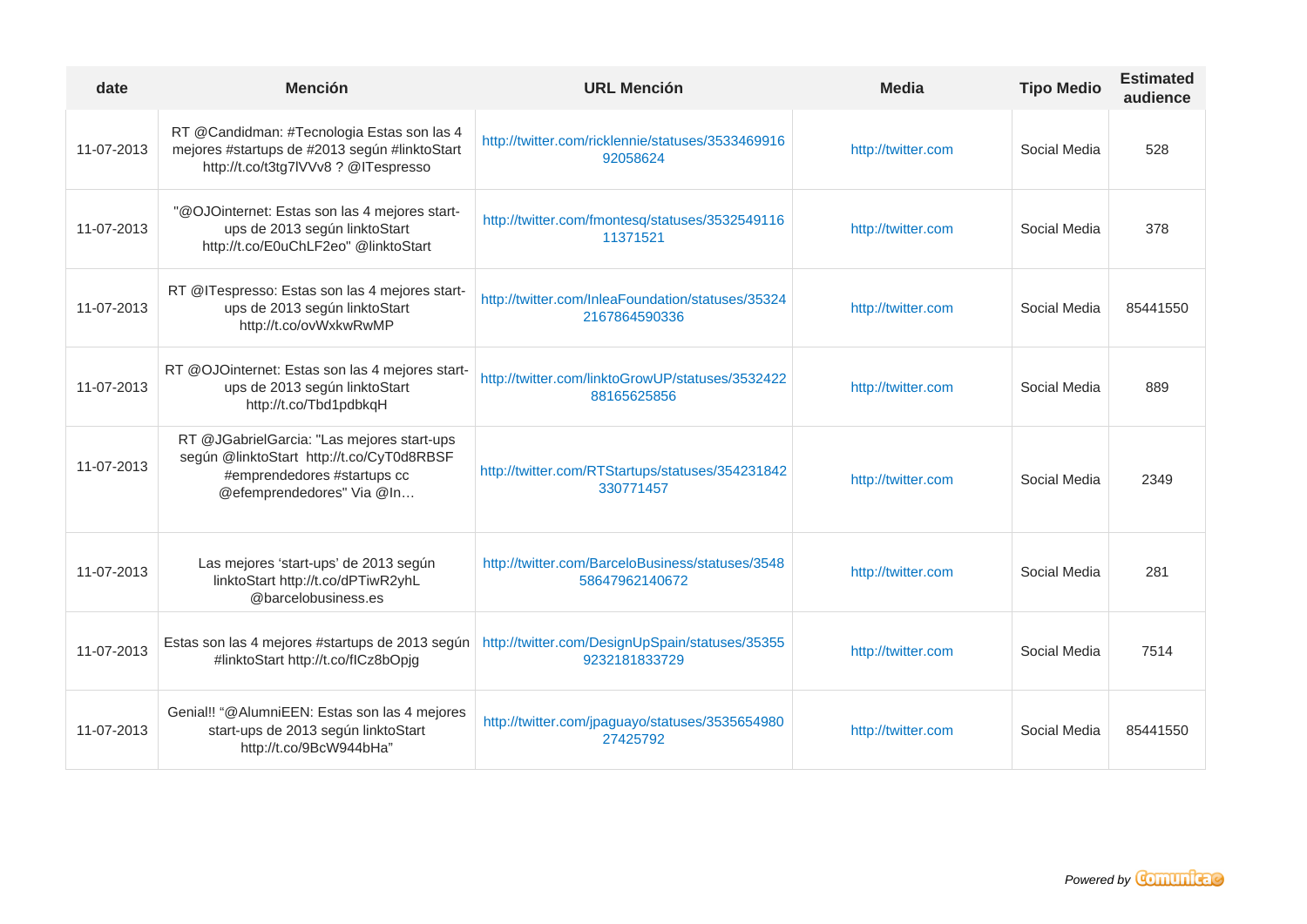| date       | <b>Mención</b>                                                                                                                               | <b>URL Mención</b>                                                 | <b>Media</b>       | <b>Tipo Medio</b> | <b>Estimated</b><br>audience |
|------------|----------------------------------------------------------------------------------------------------------------------------------------------|--------------------------------------------------------------------|--------------------|-------------------|------------------------------|
| 11-07-2013 | La Fundación Inlea elige a las mejores start-ups<br>del programa linktoStart 2013<br>http://t.co/F1dFtLkSWt                                  | http://twitter.com/xaviersimo/statuses/354161212<br>327600129      | http://twitter.com | Social Media      | 738                          |
| 11-07-2013 | Estas son las 4 mejores start-ups de 2013 según<br>linktoStart #tsNews! http://t.co/EgNT22EsHt                                               | http://twitter.com/pablomartinezga/statuses/3535<br>97453401997312 | http://twitter.com | Social Media      | 85441550                     |
| 11-07-2013 | RT @OJOinternet: Estas son las 4 mejores start-<br>ups de 2013 según linktoStart<br>http://t.co/Tbd1pdbkqH                                   | http://twitter.com/SoniaMulero/statuses/35416091<br>5488309249     | http://twitter.com | Social Media      | 4375                         |
| 11-07-2013 | RT @DesignUpSpain: Estas son las 4 mejores<br>#startups de 2013 según #linktoStart<br>http://t.co/flCz8bOpjg                                 | http://twitter.com/J_lborra/statuses/35382676163<br>0416896        | http://twitter.com | Social Media      | 454                          |
| 11-07-2013 | RT @DesignUpSpain: Estas son las 4 mejores<br>#startups de 2013 según #linktoStart<br>http://t.co/flCz8bOpjg                                 | http://twitter.com/StartupTweetSF/statuses/35356<br>6832545902596  | http://twitter.com | Social Media      | 85441550                     |
| 11-07-2013 | Las mejores start-ups según @linktoStart<br>http://t.co/KC9RafRM7I #emprendedores<br>#startups cc @efemprendedores                           | http://twitter.com/InleaFoundation/statuses/35420<br>5573333516290 | http://twitter.com | Social Media      | 2257                         |
| 11-07-2013 | RT @InleaFoundation: Las mejores start-ups<br>según @linktoStart http://t.co/KC9RafRM7I<br>#emprendedores #startups cc<br>@efemprendedores   | http://twitter.com/StartupTweetSF/statuses/35421<br>4324140642305  | http://twitter.com | Social Media      | 85441550                     |
| 11-07-2013 | "Las mejores start-ups según @linktoStart<br>http://t.co/CyT0d8RBSF #emprendedores<br>#startups cc @efemprendedores" Via<br>@InleaFoundation | http://twitter.com/JGabrielGarcia/statuses/354226<br>322928705536  | http://twitter.com | Social Media      | 12684                        |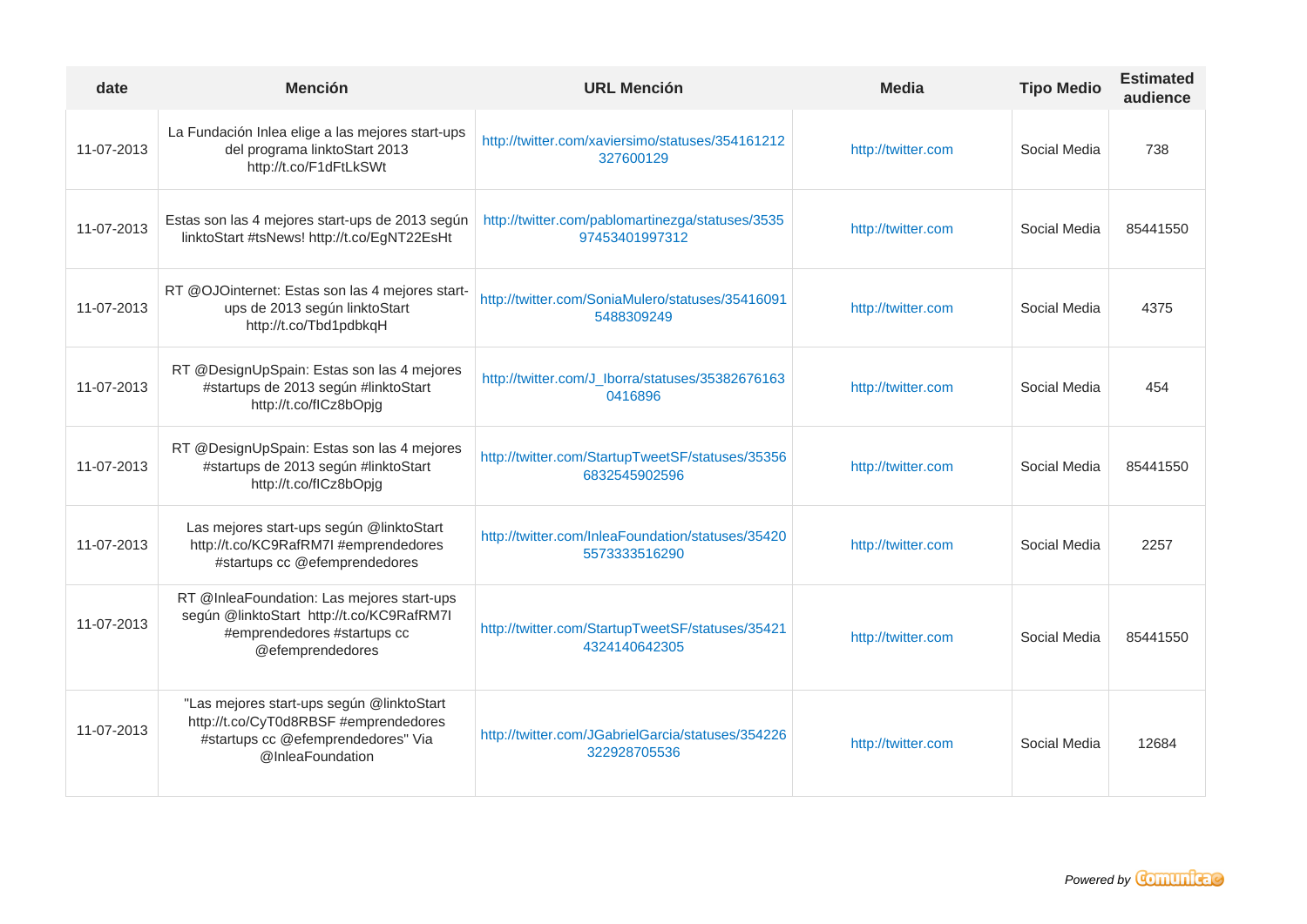| date       | <b>Mención</b>                                                                                                                                   | <b>URL Mención</b>                                                | <b>Media</b>       | <b>Tipo Medio</b> | <b>Estimated</b><br>audience |
|------------|--------------------------------------------------------------------------------------------------------------------------------------------------|-------------------------------------------------------------------|--------------------|-------------------|------------------------------|
| 11-07-2013 | Estas son las 4 mejores start-ups de 2013 según<br>linktoStart #tsNews! http://t.co/DxMrg8K5v5                                                   | http://twitter.com/news_emprende/statuses/3537<br>25046566555648  | http://twitter.com | Social Media      | 460                          |
| 11-07-2013 | Estas son las 4 mejores #startups de 2013 según<br>#linktoStart http://t.co/LKfj50fk8l                                                           | http://twitter.com/JoseRamonSaura/statuses/353<br>532651040292864 | http://twitter.com | Social Media      | 3749                         |
| 11-07-2013 | RT @DesignUpSpain: Estas son las 4 mejores<br>#startups de 2013 según #linktoStart<br>http://t.co/flCz8bOpjg                                     | http://twitter.com/RTStartups/statuses/353559787<br>499294722     | http://twitter.com | Social Media      | 2349                         |
| 11-07-2013 | Estas son las 4 mejores start-ups de 2013 según<br>linktoStart http://t.co/32ofMdyfX7                                                            | http://twitter.com/AlumniEEN/statuses/353560910<br>297706496      | http://twitter.com | Social Media      | 1953                         |
| 11-07-2013 | RT @Emprendedor_Red: Estas son las 4<br>mejores start-ups de 2013 según linktoStart:<br>Cookbooth, Handbox, Mhop y Nidmi han<br>http://t.co/UTBt | http://twitter.com/JoseAynat/statuses/353512142<br>881816576      | http://twitter.com | Social Media      | 150                          |
| 15-07-2013 | RT @NamingRevolutio: COOKBOOTH,<br>HANDBOX, MHOP & NIDMI, las mejores<br>#startups de 2013. http://t.co/b9wkzZYK8k<br>$#$ naming                 | http://twitter.com/RTStartups/statuses/356352978<br>870992897     | http://twitter.com | Social Media      | 2406                         |
| 19-07-2013 | Descubre las mejores #startups de 2013 según<br>@linktoStart como @HandBox_ @CookBooth y<br>@nidming http://t.co/pNZJ4owlJz<br>@LaSalleTechnova  | http://twitter.com/LaSalleBCN/statuses/35715909<br>4534152192     | http://twitter.com | Social Media      | 15747                        |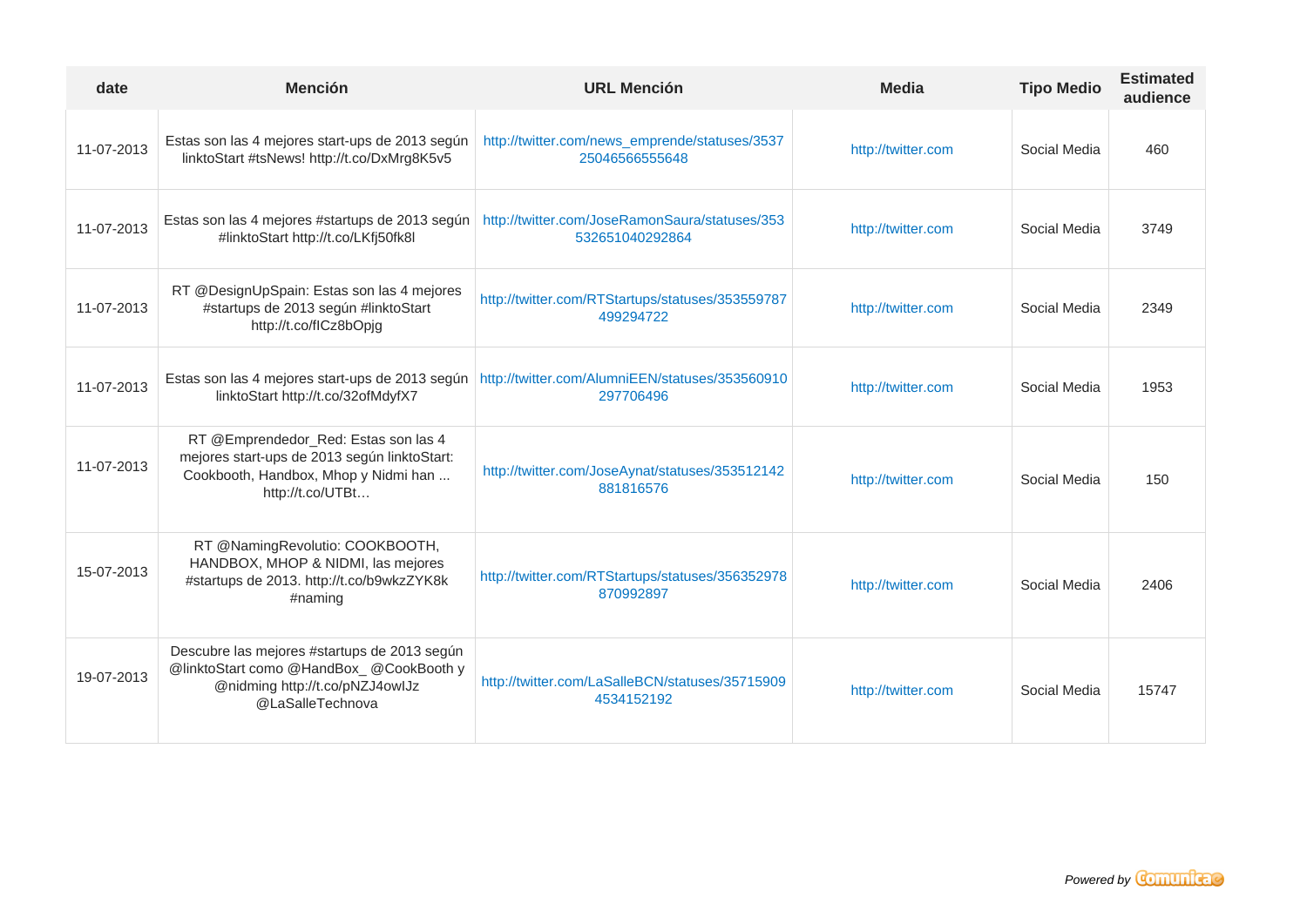| date       | <b>Mención</b>                                                                                                                                      | <b>URL Mención</b>                                                 | <b>Media</b>       | <b>Tipo Medio</b> | <b>Estimated</b><br>audience |
|------------|-----------------------------------------------------------------------------------------------------------------------------------------------------|--------------------------------------------------------------------|--------------------|-------------------|------------------------------|
| 19-07-2013 | Las mejores start-ups de 2013 según<br>@linktoStart http://t.co/1fUwLA9dNp                                                                          | http://twitter.com/Defraudadores/statuses/357153<br>162269954050   | http://twitter.com | Social Media      | 1145                         |
| 19-07-2013 | "Las mejores startups de 2013 según linktoStart"<br>#goodread http://t.co/uxeyflfNHT                                                                | http://twitter.com/Inver_Rudis/statuses/35705710<br>4206508032     | http://twitter.com | Social Media      | 160                          |
| 19-07-2013 | RT @LaSalleBCN: Descubre las mejores<br>#startups de 2013 según @linktoStart como<br>@HandBox_@CookBooth y @nidming<br>http://t.co/pNZJ4owlJz @LaSa | http://twitter.com/RTStartups/statuses/357163264<br>863502337      | http://twitter.com | Social Media      | 2427                         |
| 19-07-2013 | Las mejores start-ups de 2013 según<br>@linktoStart http://t.co/eo6Vjdrvsu                                                                          | http://twitter.com/esnegocios/statuses/357171766<br>407344129      | http://twitter.com | Social Media      | 1807                         |
| 19-07-2013 | Descubre las mejores #startups de 2013 según<br>@linktoStart como @HandBox_ @CookBooth y<br>@nidming http://t.co/DVdWVYOocW #startups               | http://twitter.com/InleaFoundation/statuses/35744<br>0853188419584 | http://twitter.com | Social Media      | 3920                         |
| 19-07-2013 | RT @LaSalleBCN: Descubre las mejores<br>#startups de 2013 según @linktoStart como<br>@HandBox_@CookBooth y @nidming<br>http://t.co/pNZJ4owlJz @LaSa | http://twitter.com/HandBox_/statuses/357228198<br>989266947        | http://twitter.com | Social Media      | 406                          |
| 19-07-2013 | Las mejores start-ups de 2013 según<br>@linktoStart http://t.co/9zWIC8r4Ic                                                                          | http://twitter.com/Aminadab/statuses/3571931432<br>10352640        | http://twitter.com | Social Media      | 13690                        |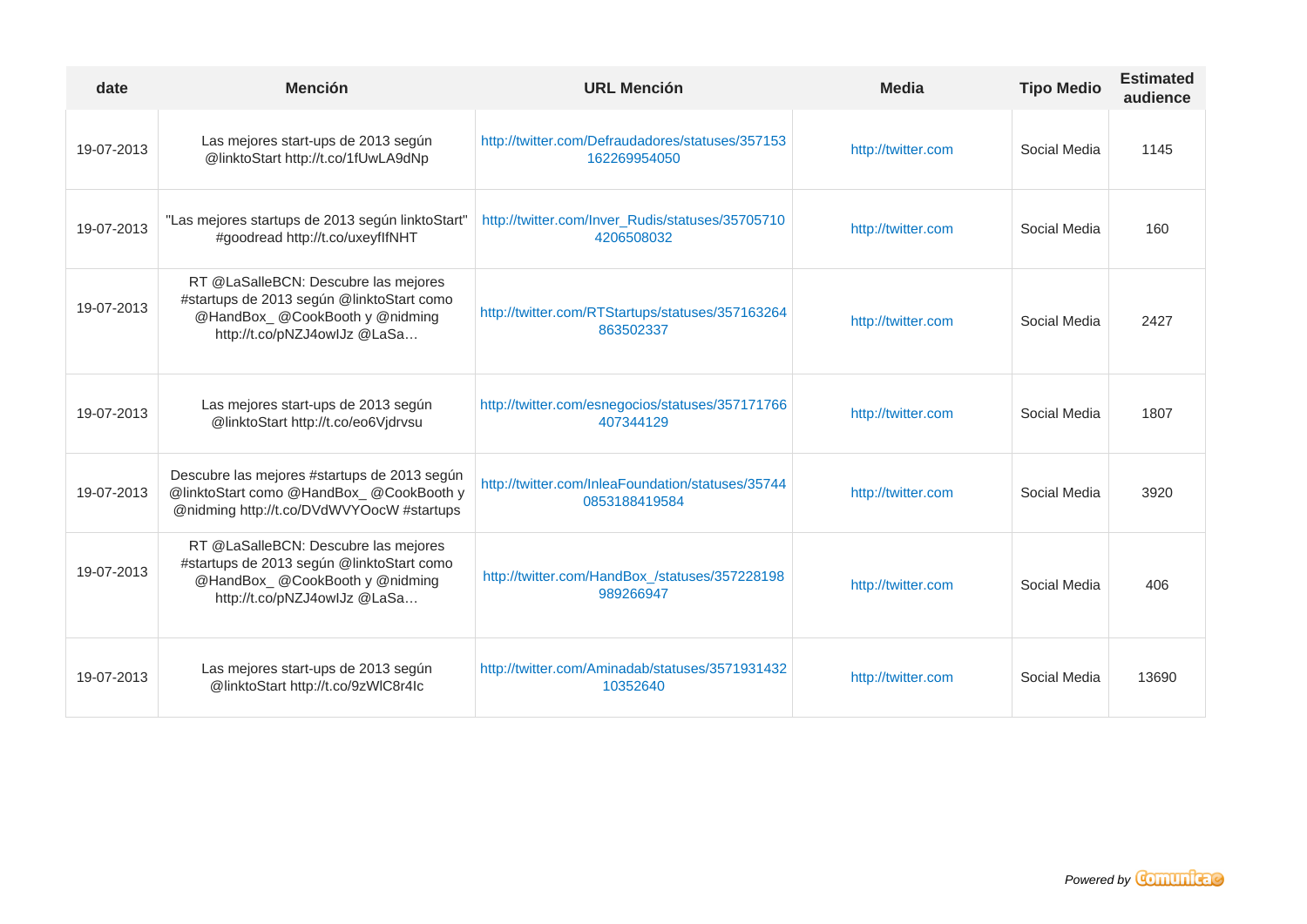| date       | <b>Mención</b>                                                                                                     | <b>URL Mención</b>                                                 | <b>Media</b>             | <b>Tipo Medio</b> | <b>Estimated</b><br>audience |
|------------|--------------------------------------------------------------------------------------------------------------------|--------------------------------------------------------------------|--------------------------|-------------------|------------------------------|
| 19-07-2013 | RT @CarmenAdan: RT @lasalletechnova: Las<br>mejores #startups de 2013 según @linktoStart<br>http://t.co/lRqzcUwfBg | http://twitter.com/RTStartups/statuses/357045854<br>215368704      | http://twitter.com       | Social Media      | 2427                         |
| 19-07-2013 | RT @CarmenAdan: RT @lasalletechnova: Las<br>mejores #startups de 2013 según @linktoStart<br>http://t.co/lRqzcUwfBg | http://twitter.com/StartupTweetSF/statuses/35704<br>5751345455104  | http://twitter.com       | Social Media      | 85441550                     |
| 19-07-2013 | Las mejores #startups de 2013 según<br>@linktoStart http://t.co/MwsXzNbPDi                                         | http://twitter.com/LaSalleTechnova/statuses/3570<br>22694203596801 | http://twitter.com       | Social Media      | 85441550                     |
| 22-07-2013 | La Salle Technova - Barcelona, Spain - Business<br>Services   Facebook                                             | https://www.facebook.com/LaSalleTechnova                           | https://www.facebook.com | Social Media      | 640                          |
| 22-07-2013 | massive knowledge - Ciudad Real, Spain -<br>Company   Facebook                                                     | https://www.facebook.com/massiveknowledge                          | https://www.facebook.com | Social Media      | 85                           |
| 19-07-2013 | RT @LaSalleTechnova: Las mejores #startups<br>de 2013 según @linktoStart<br>http://t.co/MwsXzNbPDi                 | http://twitter.com/trinamilan/statuses/3570228885<br>50871041      | http://twitter.com       | Social Media      | 85441550                     |
| 19-07-2013 | RT @LaSalleTechnova: Las mejores #startups<br>de 2013 según @linktoStart<br>http://t.co/MwsXzNbPDi                 | http://twitter.com/RTStartups/statuses/357024732<br>870213632      | http://twitter.com       | Social Media      | 85441550                     |
| 19-07-2013 | RT @lasalletechnova: Las mejores #startups de<br>2013 según @linktoStart http://t.co/lRqzcUwfBg                    | http://twitter.com/CarmenAdan/statuses/3570421<br>44353067008      | http://twitter.com       | Social Media      | 85441550                     |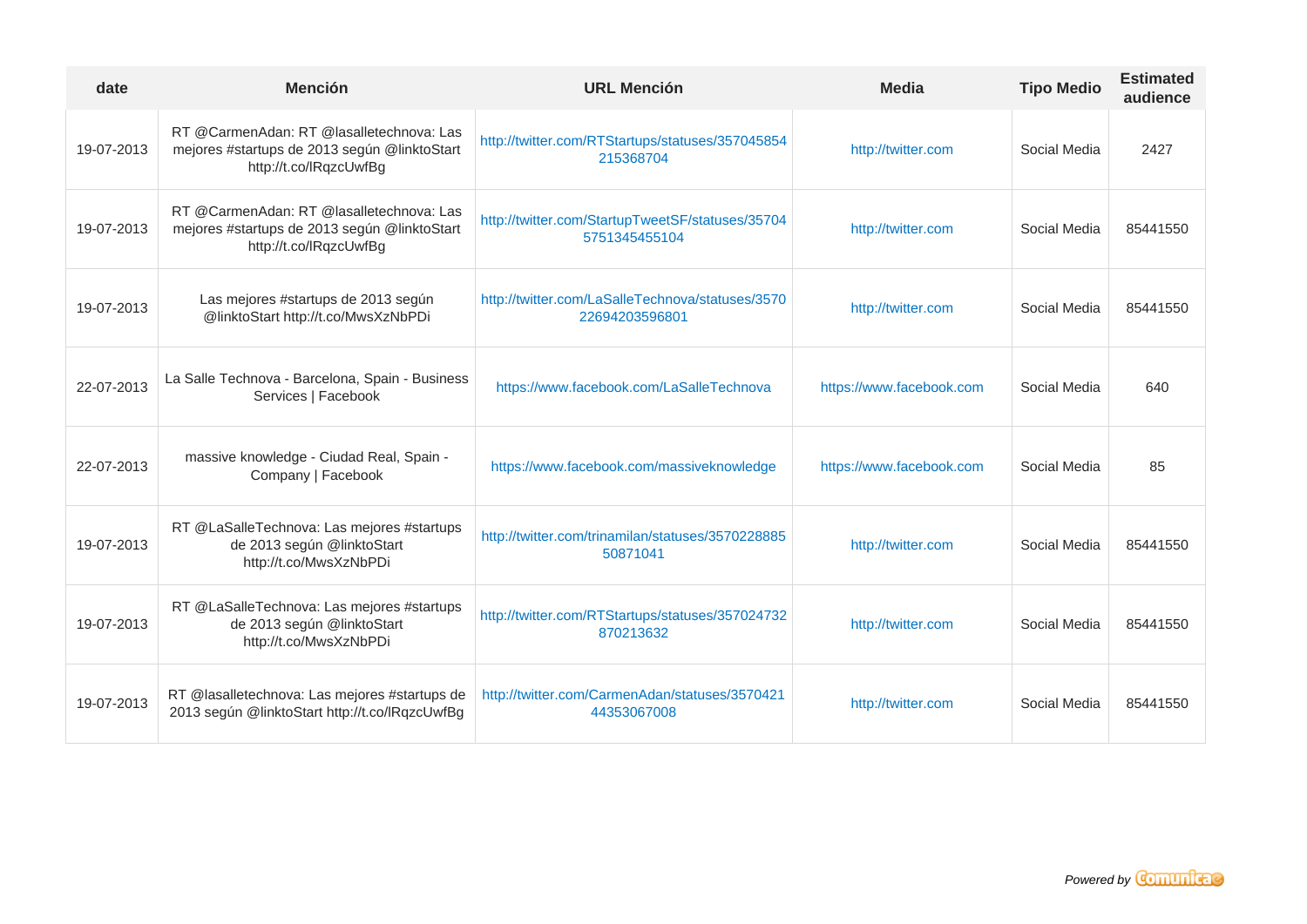| date       | <b>Mención</b>                                                                                                                                       | <b>URL Mención</b>                                                 | <b>Media</b>       | <b>Tipo Medio</b> | <b>Estimated</b><br>audience |
|------------|------------------------------------------------------------------------------------------------------------------------------------------------------|--------------------------------------------------------------------|--------------------|-------------------|------------------------------|
| 19-07-2013 | RT @LaSalleTechnova: Las mejores #startups<br>de 2013 según @linktoStart<br>http://t.co/MwsXzNbPDi                                                   | http://twitter.com/Davsm50/statuses/3570313206<br>62179840         | http://twitter.com | Social Media      | 85441550                     |
| 19-07-2013 | RT @InleaFoundation: Descubre las mejores<br>#startups de 2013 según @linktoStart como<br>@HandBox_@CookBooth y @nidming<br>http://t.co/DVdWVYOocW   | http://twitter.com/HandBox_/statuses/357449040<br>021434368        | http://twitter.com | Social Media      | 406                          |
| 19-07-2013 | RT @InleaFoundation: Descubre las mejores<br>#startups de 2013 según @linktoStart como<br>@HandBox_@CookBooth y @nidming<br>http://t.co/DVdWVYOocW   | http://twitter.com/esther_castillo/statuses/357449<br>269089140736 | http://twitter.com | Social Media      | 1032                         |
| 15-07-2013 | RT @saramolina94: Las 4 mejores start-ups de<br>#2013 según @linktoStart . #ojo ! Darán que<br>hablar :)) http://t.co/yfGz4TAFWI                     | http://twitter.com/linktoStart/statuses/3561066213<br>84015872     | http://twitter.com | Social Media      | 1962                         |
| 15-07-2013 | RT @EurekaStartups: #EurekaNews: Las<br>mejores 'start-ups' de 2013 según @linktoStart<br>http://t.co/whT4PzsF7v Cookbooth, Handbox,<br>Mhop y Nidmi | http://twitter.com/_grupofreelance/statuses/35596<br>2146280054784 | http://twitter.com | Social Media      | 383                          |
| 15-07-2013 | Las 4 mejores start-ups de #2013 según<br>@linktoStart . #ojo ! Darán que hablar :))<br>http://t.co/yfGz4TAFWI                                       | http://twitter.com/saramolina94/statuses/3559511<br>18003617792    | http://twitter.com | Social Media      | 2116                         |
| 15-07-2013 | COOKBOOTH, HANDBOX, MHOP & NIDMI, las<br>mejores #startups de 2013.<br>http://t.co/b9wkzZYK8k #naming                                                | http://twitter.com/NamingRevolutio/statuses/3563<br>52703896625153 | http://twitter.com | Social Media      | 3468                         |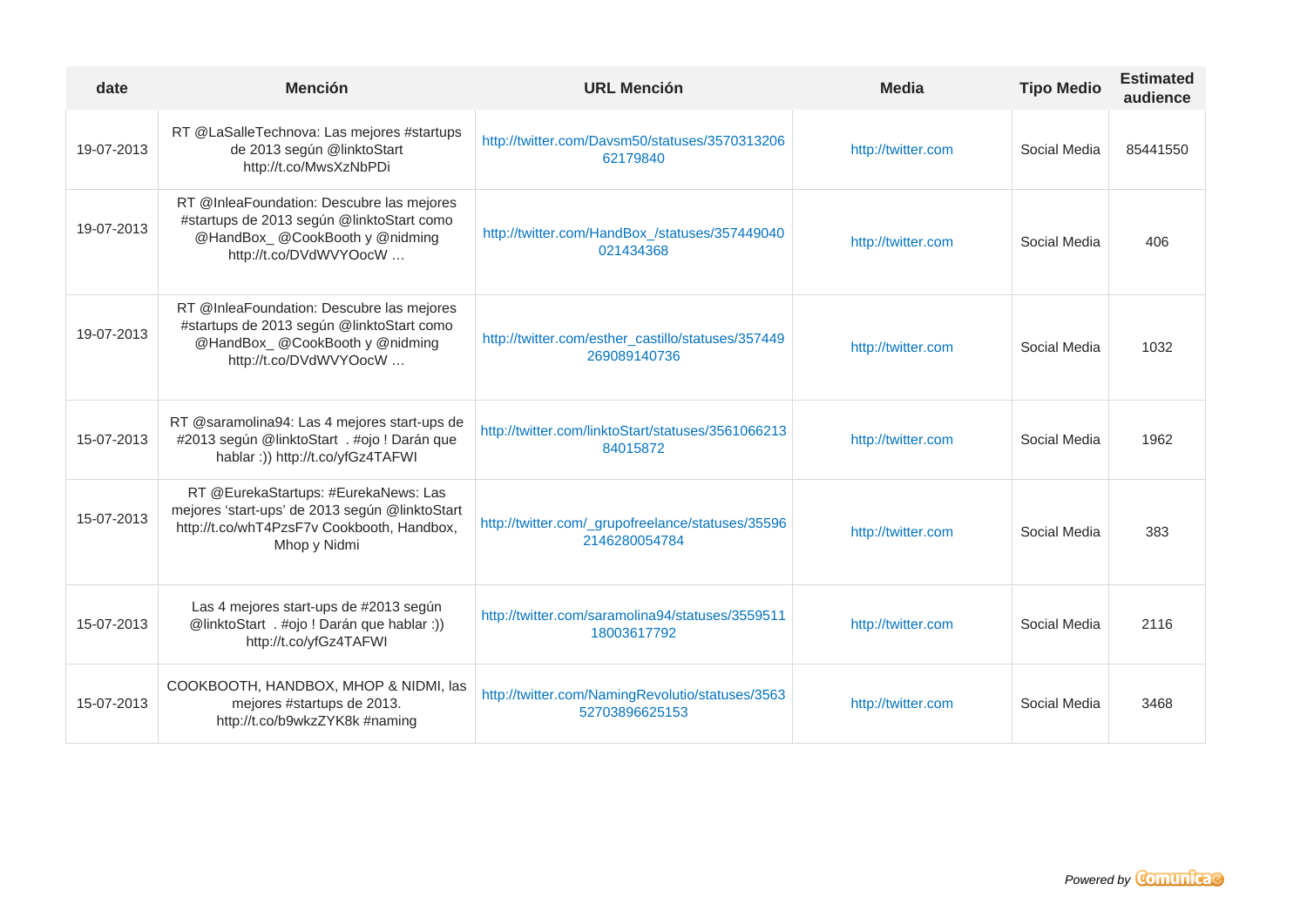| date       | <b>Mención</b>                                                                                                                                       | <b>URL Mención</b>                                                 | <b>Media</b>       | <b>Tipo Medio</b> | <b>Estimated</b><br>audience |
|------------|------------------------------------------------------------------------------------------------------------------------------------------------------|--------------------------------------------------------------------|--------------------|-------------------|------------------------------|
| 11-07-2013 | RT @Emprendedor_Red: Estas son las 4<br>mejores start-ups de 2013 según linktoStart:<br>Cookbooth, Handbox, Mhop y Nidmi han<br>http://t.co/UTBt     | http://twitter.com/linktoStart/statuses/3532421348<br>88980482     | http://twitter.com | Social Media      | 85441550                     |
| 11-07-2013 | RT @comunicae: Felicidades a los ganadores de<br>#linktostart13. Grandes proyectos y personas.<br>http://t.co/IsPSbwlcjZ                             | http://twitter.com/InleaFoundation/statuses/35487<br>1914860253186 | http://twitter.com | Social Media      | 235                          |
| 11-07-2013 | RT @comunicae: Felicidades a los ganadores de<br>#linktostart13. Grandes proyectos y personas.<br>@nidming @HandBox_ @CookBooth @MhopD<br>http://t.c | http://twitter.com/esther_castillo/statuses/354993<br>435599568900 | http://twitter.com | Social Media      | 1029                         |
| 15-07-2013 | RT @NamingRevolutio: COOKBOOTH,<br>HANDBOX, MHOP & NIDMI, las mejores<br>#startups de 2013. http://t.co/b9wkzZYK8k<br>#naming                        | http://twitter.com/StartupTweetSF/statuses/35635<br>3083309166592  | http://twitter.com | Social Media      | 832                          |
| 15-07-2013 | #EurekaNews: Las mejores 'start-ups' de 2013<br>según @linktoStart http://t.co/whT4PzsF7v<br>Cookbooth, Handbox, Mhop y Nidmi                        | http://twitter.com/EurekaStartups/statuses/35594<br>8570102341633  | http://twitter.com | Social Media      | 39279                        |
| 15-07-2013 | #NoticiaEmprendimiento. Conoce las 4 mejores<br>start-ups de 2013 según linktoStart.<br>http://t.co/e71JKCWS3g                                       | http://twitter.com/UR_Emprende/statuses/355392<br>399696068608     | http://twitter.com | Social Media      | 241                          |
| 19-07-2013 | Aquí compartimos las mejores 'start-ups' de<br>2013 según LinktoStart vía @eurekastartups >><br>http://t.co/leZ3NE1cjM                               | http://twitter.com/xdvenlinea/statuses/357819622<br>268993537      | http://twitter.com | Social Media      | 1304                         |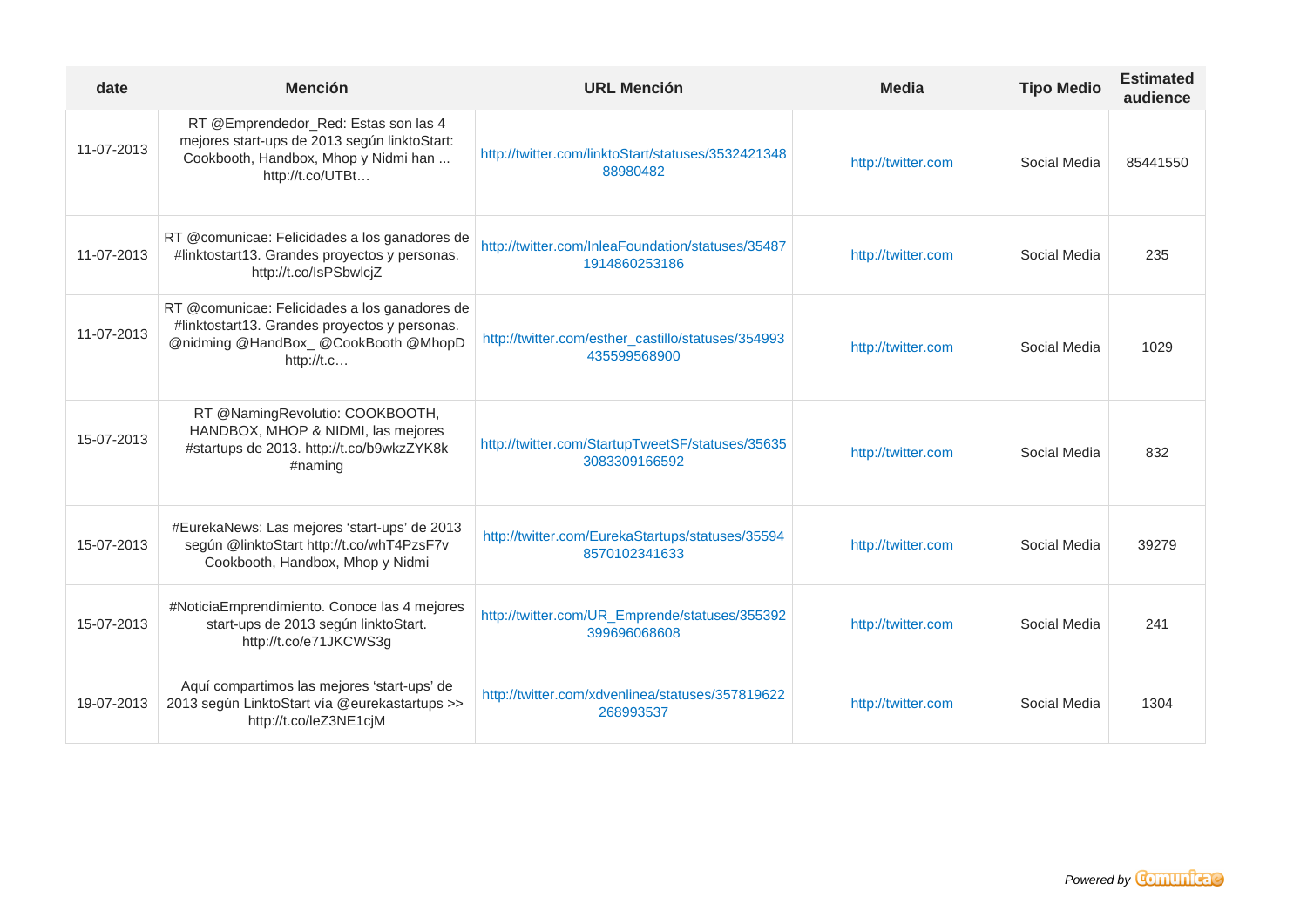| date       | <b>Mención</b>                                                                                                                                     | <b>URL Mención</b>                                                                              | <b>Media</b>             | <b>Tipo Medio</b> | <b>Estimated</b><br>audience |
|------------|----------------------------------------------------------------------------------------------------------------------------------------------------|-------------------------------------------------------------------------------------------------|--------------------------|-------------------|------------------------------|
| 19-07-2013 | RT @NamingRevolutio: COOKBOOTH,<br>HANDBOX, MHOP & NIDMI, las mejores<br>#startups de 2013. http://t.co/b9wkzZYK8k<br>#naming                      | http://twitter.com/JoseAynat/statuses/357544426<br>778152960                                    | http://twitter.com       | Social Media      | 150                          |
| 19-07-2013 | RT @InleaFoundation: Descubre las mejores<br>#startups de 2013 según @linktoStart como<br>@HandBox_@CookBooth y @nidming<br>http://t.co/DVdWVYOocW | http://twitter.com/StartupTweetSF/statuses/35745<br>1775202566144                               | http://twitter.com       | Social Media      | 859                          |
| 19-07-2013 | RT @Aminadab: Las mejores start-ups de 2013<br>según @linktoStart http://t.co/9zWIC8r4Ic                                                           | http://twitter.com/LamaruLaura/statuses/3578901<br>78062364672                                  | http://twitter.com       | Social Media      | 2566                         |
| 15-07-2013 | Stratus Comunicaciones Estratégicas   Facebook                                                                                                     | https://www.facebook.com/pages/Stratus-Comuni<br>caciones-<br>Estrat%C3%A9gicas/474345285946272 | https://www.facebook.com | Social Media      | 132                          |
| 15-07-2013 | RT @abejitafly: Las 4 mejores #startups de 2013<br>#emprender http://t.co/lftG86oTCN                                                               | http://twitter.com/StartupTweetSF/statuses/35529<br>8949357244416                               | http://twitter.com       | Social Media      | 832                          |
| 15-07-2013 | Las 4 mejores #startups de 2013 #emprender<br>http://t.co/lftG86oTCN                                                                               | http://twitter.com/abejitafly/statuses/35529495472<br>3086336                                   | http://twitter.com       | Social Media      | 2315                         |
| 11-07-2013 | Las mejores 'start-ups' de 2013 según<br>linktoStart http://t.co/JJYG2CLLRY                                                                        | http://twitter.com/michele_iurillo/statuses/354871<br>434134290432                              | http://twitter.com       | Social Media      | 467                          |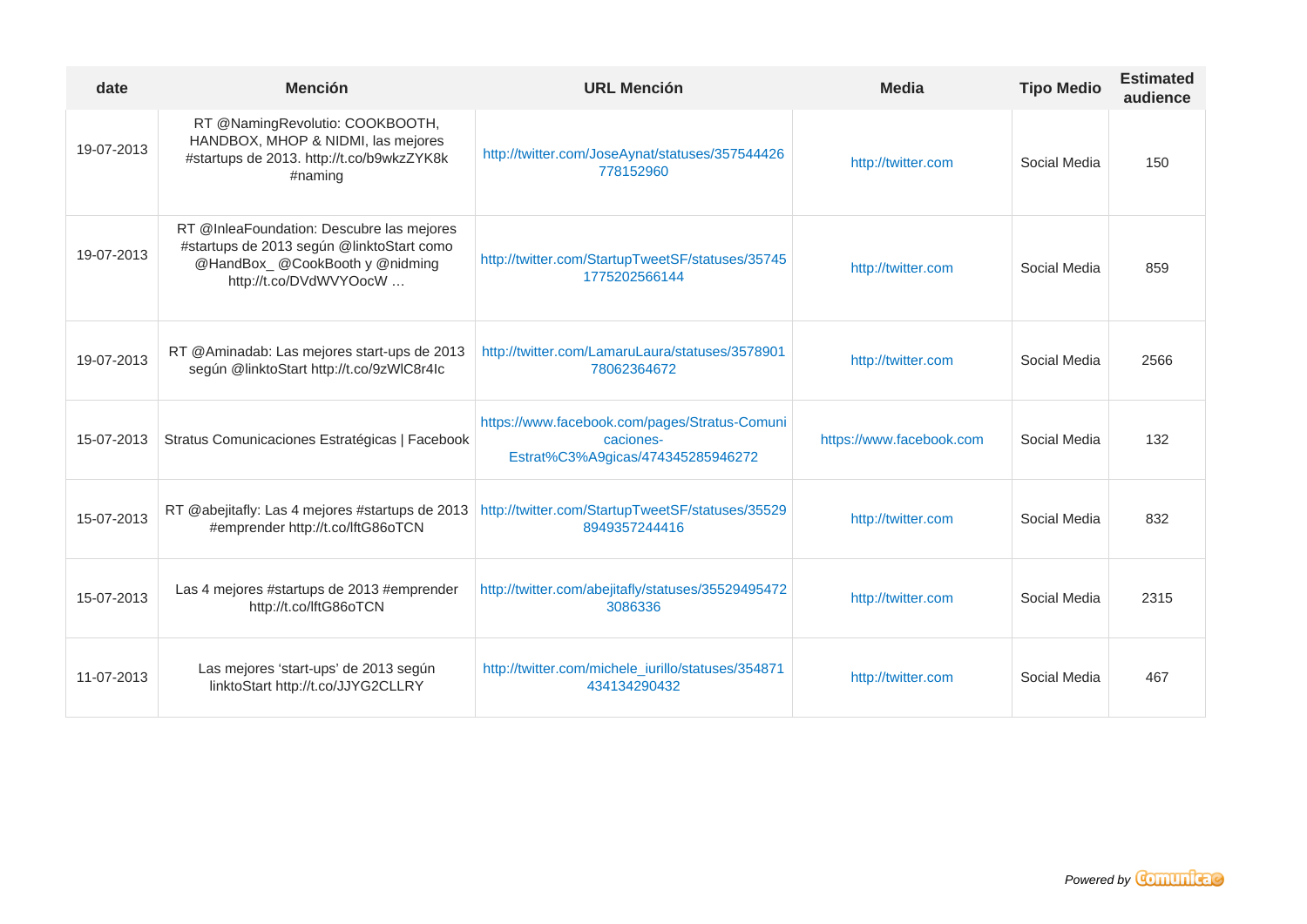| date       | <b>Mención</b>                                                                                                                                       | <b>URL Mención</b>                                                | <b>Media</b>       | <b>Tipo Medio</b> | <b>Estimated</b><br>audience |
|------------|------------------------------------------------------------------------------------------------------------------------------------------------------|-------------------------------------------------------------------|--------------------|-------------------|------------------------------|
| 11-07-2013 | Estas son las 4 mejores start-ups de 2013 según<br>linktoStart http://t.co/ovWxkwRwMP                                                                | http://twitter.com/ITespresso/statuses/353189778<br>117758976     | http://twitter.com | Social Media      | 85441550                     |
| 09-07-2013 | RT @SPEGC: Las mejores 'start-ups' de 2013<br>según @linktoStart<br>Felicidades a todas ellas! http://t.co/z3Z2biPmYY                                | http://twitter.com/belenmelian/statuses/35420652<br>4240957440    | http://twitter.com | Social Media      | 85441550                     |
| 09-07-2013 | RT @InleaFoundation: Las mejores 'start-ups'<br>de 2013 según linktoStart http://t.co/K1x7VW5Y2j<br>via @eurekastartups #emprendedores #startups     | http://twitter.com/israelg0/statuses/35420806504<br>3701761       | http://twitter.com | Social Media      | 85441550                     |
| 09-07-2013 | #EurekaNews: Las mejores 'start-ups' de 2013<br>según linktoStart http://t.co/whT4PzsF7v<br>Cookbooth, Handbox, Mhop y Nidmi                         | http://twitter.com/EurekaStartups/statuses/35423<br>2467361771524 | http://twitter.com | Social Media      | 85441550                     |
| 09-07-2013 | Las mejores 'start-ups' de 2013 según<br>@linktoStart<br>Felicidades a todas ellas! http://t.co/z3Z2biPmYY                                           | http://twitter.com/SPEGC/statuses/35420566105<br>7392640          | http://twitter.com | Social Media      | 85441550                     |
| 09-07-2013 | RT @eurekastartups: #EurekaNews: Las mejores<br>'start-ups' de 2013 según @linktoStart<br>http://t.co/LAOsNdUdWi Cookbooth, Handbox,<br>Mhop y Nidmi | http://twitter.com/jdirectivas/statuses/3541956263<br>44460288    | http://twitter.com | Social Media      | 85441550                     |
| 09-07-2013 | RT @EurekaStartups: Las mejores 'start-ups'<br>de 2013 según linktoStart http://t.co/Qa19Wh4Zjh<br>Cookbooth, Handbox, Mhop y Nidmi<br>#EurekaNews!  | http://twitter.com/cernicalo_ma/statuses/3541873<br>07861028864   | http://twitter.com | Social Media      | 85441550                     |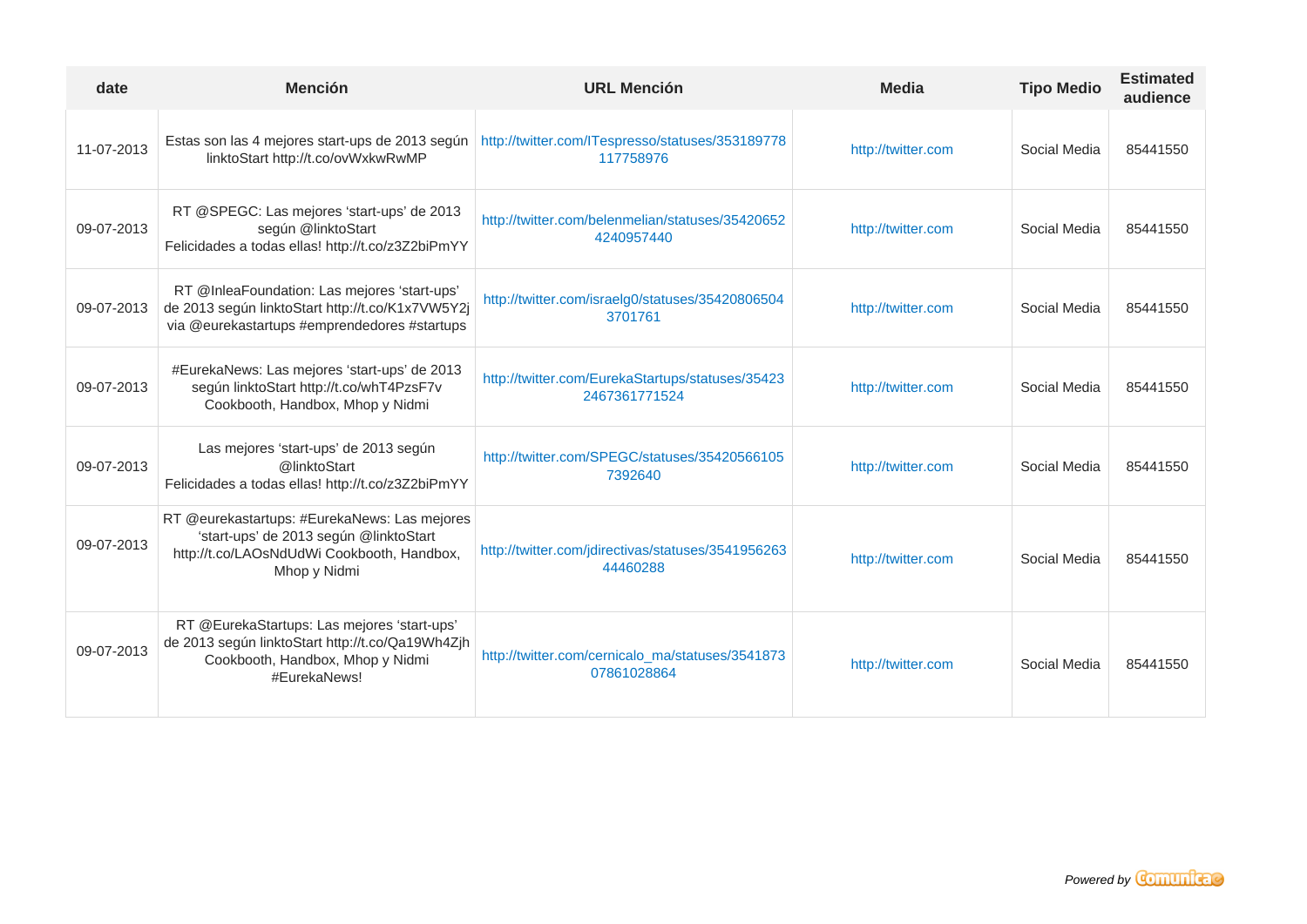| date       | <b>Mención</b>                                                                                                                                         | <b>URL Mención</b>                                                 | <b>Media</b>       | <b>Tipo Medio</b> | <b>Estimated</b><br>audience |
|------------|--------------------------------------------------------------------------------------------------------------------------------------------------------|--------------------------------------------------------------------|--------------------|-------------------|------------------------------|
| 09-07-2013 | RT @EurekaStartups: Las mejores 'start-ups'<br>de 2013 según linktoStart http://t.co/Qa19Wh4Zjh<br>Cookbooth, Handbox, Mhop y Nidmi<br>#EurekaNews!    | http://twitter.com/_grupofreelance/statuses/35419<br>5542353510400 | http://twitter.com | Social Media      | 85441550                     |
| 09-07-2013 | RT @EurekaStartups: #EurekaNews: Las<br>mejores 'start-ups' de 2013 según linktoStart<br>http://t.co/whT4PzsF7v Cookbooth, Handbox,<br>Mhop y Nidmi    | http://twitter.com/_grupofreelance/statuses/35424<br>0780577153024 | http://twitter.com | Social Media      | 85441550                     |
| 09-07-2013 | "@EurekaStartups: #EurekaNews: Las mejores<br>'start-ups' de 2013 según linktoStart<br>http://t.co/APoUP1jTqk @Cookbooth,<br>@Handbox_, MhopD y Nidmi" | http://twitter.com/HandBox_/statuses/354244724<br>225359873        | http://twitter.com | Social Media      | 85441550                     |
| 09-07-2013 | RT @EurekaStartups: #EurekaNews Las mejores<br>'start-ups' de 2013 según linktoStart<br>http://t.co/htLcQMEQgx Cookbooth, Handbox,<br>Mhop y Nidmi     | http://twitter.com/_grupofreelance/statuses/35433<br>1377870704640 | http://twitter.com | Social Media      | 85441550                     |
| 09-07-2013 | Aquí compartimos las mejores 'start-ups' de<br>2013 según LinktoStart vía @eurekastartups >><br>http://t.co/leZ3NE1cjM                                 | http://twitter.com/xdvenlinea/statuses/354334534<br>780723200      | http://twitter.com | Social Media      | 85441550                     |
| 09-07-2013 | Las mejores 'start-ups' de 2013 según<br>linktoStart http://t.co/q6KoMreKD5 Cookbooth,<br>Handbox, Mhop y Nidmi #EurekaNews!                           | http://twitter.com/EurekaStartups/statuses/35448<br>0673458892801  | http://twitter.com | Social Media      | 85441550                     |
| 09-07-2013 | #EurekaNews Las mejores 'start-ups' de 2013<br>según linktoStart http://t.co/htLcQMEQgx<br>Cookbooth, Handbox, Mhop y Nidmi                            | http://twitter.com/EurekaStartups/statuses/35432<br>7628817252352  | http://twitter.com | Social Media      | 85441550                     |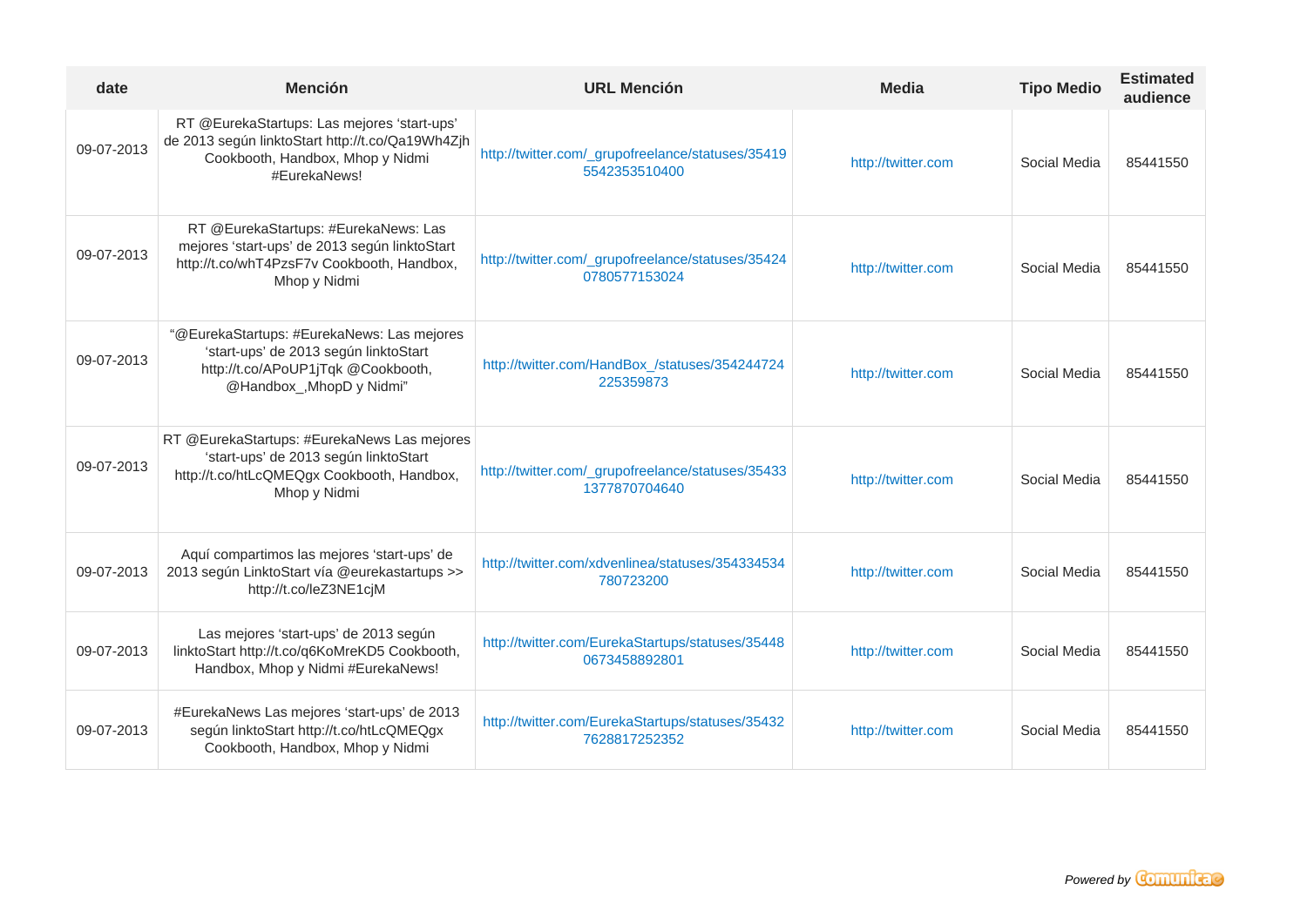| date       | <b>Mención</b>                                                                                                                                       | <b>URL Mención</b>                                                 | <b>Media</b>       | <b>Tipo Medio</b> | <b>Estimated</b><br>audience |
|------------|------------------------------------------------------------------------------------------------------------------------------------------------------|--------------------------------------------------------------------|--------------------|-------------------|------------------------------|
| 09-07-2013 | RT @EurekaStartups: Las mejores 'start-ups'<br>de 2013 según linktoStart http://t.co/TjcFFS7cUj<br>Cookbooth, Handbox, Mhop y Nidmi<br>#EurekaNews   | http://twitter.com/_grupofreelance/statuses/35428<br>6254885568512 | http://twitter.com | Social Media      | 85441550                     |
| 09-07-2013 | Las mejores 'start-ups' de 2013 según<br>linktoStart http://t.co/NurS0wWilw via<br>@eurekastartups                                                   | http://twitter.com/HGPinfo/statuses/35424785193<br>0423297         | http://twitter.com | Social Media      | 85441550                     |
| 09-07-2013 | Las mejores 'start-ups' de 2013 según<br>linktoStart http://t.co/TjcFFS7cUj Cookbooth,<br>Handbox, Mhop y Nidmi #EurekaNews                          | http://twitter.com/EurekaStartups/statuses/35428<br>4565235376128  | http://twitter.com | Social Media      | 85441550                     |
| 09-07-2013 | Las mejores 'start-ups' de 2013 según<br>linktoStart http://t.co/Qa19Wh4Zjh Cookbooth,<br>Handbox, Mhop y Nidmi #EurekaNews!                         | http://twitter.com/EurekaStartups/statuses/35418<br>6870638387200  | http://twitter.com | Social Media      | 85441550                     |
| 09-07-2013 | RT @EurekaStartups: #EurekaNews: Las<br>mejores 'start-ups' de 2013 según @linktoStart<br>http://t.co/whT4PzsF7v Cookbooth, Handbox,<br>Mhop y Nidmi | http://twitter.com/montseonline/statuses/3541840<br>65378824192    | http://twitter.com | Social Media      | 85441550                     |
| 09-07-2013 | RT @InleaFoundation: Las mejores 'start-ups'<br>de 2013 según linktoStart http://t.co/K1x7VW5Y2j<br>via @eurekastartups #emprendedores #startups     | http://twitter.com/HandBox_/statuses/354137615<br>521431552        | http://twitter.com | Social Media      | 379                          |
| 09-07-2013 | #EurekaNews: Las mejores 'start-ups' de 2013<br>según @linktoStart http://t.co/whT4PzsF7v<br>Cookbooth, Handbox, Mhop y Nidmi                        | http://twitter.com/EurekaStartups/statuses/35414<br>1243275624448  | http://twitter.com | Social Media      | 41210                        |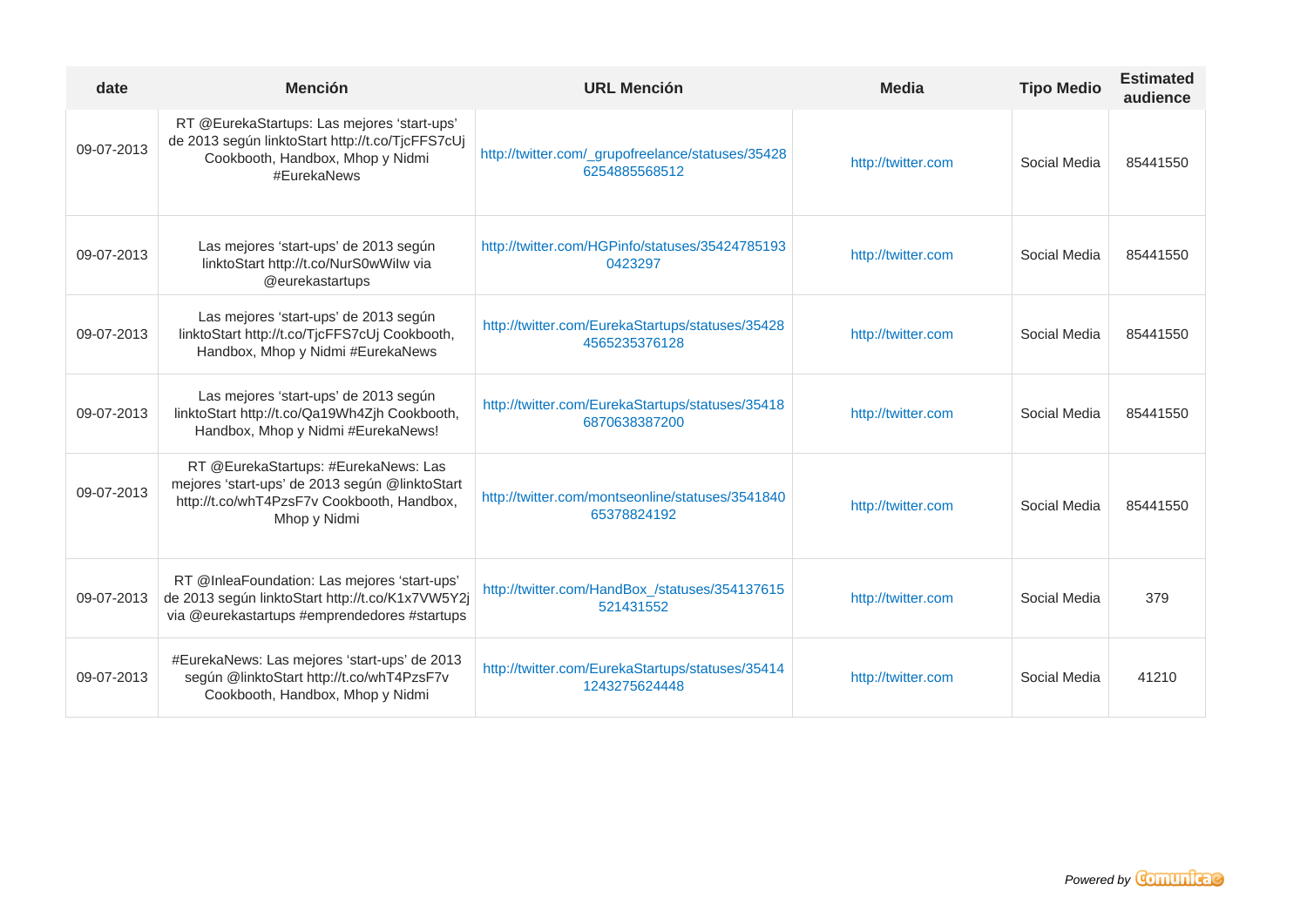| date       | <b>Mención</b>                                                                                                                                       | <b>URL Mención</b>                                                 | <b>Media</b>       | <b>Tipo Medio</b> | <b>Estimated</b><br>audience |
|------------|------------------------------------------------------------------------------------------------------------------------------------------------------|--------------------------------------------------------------------|--------------------|-------------------|------------------------------|
| 09-07-2013 | "Las mejores 'start-ups' de 2013 según<br>linktoStart" #goodread http://t.co/auRFpQjhmd                                                              | http://twitter.com/jsiberta/statuses/354144367218<br>401280        | http://twitter.com | Social Media      | 511                          |
| 09-07-2013 | RT @InleaFoundation: Las mejores 'start-ups'<br>de 2013 según linktoStart http://t.co/K1x7VW5Y2j<br>via @eurekastartups #emprendedores #startups     | http://twitter.com/RTStartups/statuses/354134186<br>757586945      | http://twitter.com | Social Media      | 2327                         |
| 09-07-2013 | Las mejores 'start-ups' de 2013 según<br>linktoStart http://t.co/K1x7VW5Y2j via<br>@eurekastartups #emprendedores #startups                          | http://twitter.com/InleaFoundation/statuses/35413<br>1820440338432 | http://twitter.com | Social Media      | 4251                         |
| 09-07-2013 | Las mejores 'start-ups' de 2013 según<br>linktoStart http://t.co/IRWcbvx4k8                                                                          | http://twitter.com/Marco_Cimino/statuses/35407<br>0232723226624    | http://twitter.com | Social Media      | 1146                         |
| 09-07-2013 | Las mejores 'start-ups' de 2013 según<br>linktoStart http://t.co/HJ1SU74qfD                                                                          | http://twitter.com/Jeffypunto/statuses/354051732<br>893999104      | http://twitter.com | Social Media      | 25711                        |
| 09-07-2013 | "Las mejores 'start-ups' de 2013 según<br>linktoStart" #goodread http://t.co/z2xYJ2v8Yd                                                              | http://twitter.com/Inver_Rudis/statuses/35414434<br>0903342080     | http://twitter.com | Social Media      | 155                          |
| 09-07-2013 | RT @EurekaStartups: #EurekaNews: Las<br>mejores 'start-ups' de 2013 según @linktoStart<br>http://t.co/whT4PzsF7v Cookbooth, Handbox,<br>Mhop y Nidmi | http://twitter.com/NamingRevolutio/statuses/3541<br>45617020321792 | http://twitter.com | Social Media      | 217                          |
| 09-07-2013 | Las mejores 'start-ups' de 2013 según<br>linktoStart http://t.co/XgKYleNbXC via<br>@eurekastartups #emprendedores #startups" Via<br>@InleaFoundation | http://twitter.com/Jorcamon/statuses/3541686902<br>26364416        | http://twitter.com | Social Media      | 4048                         |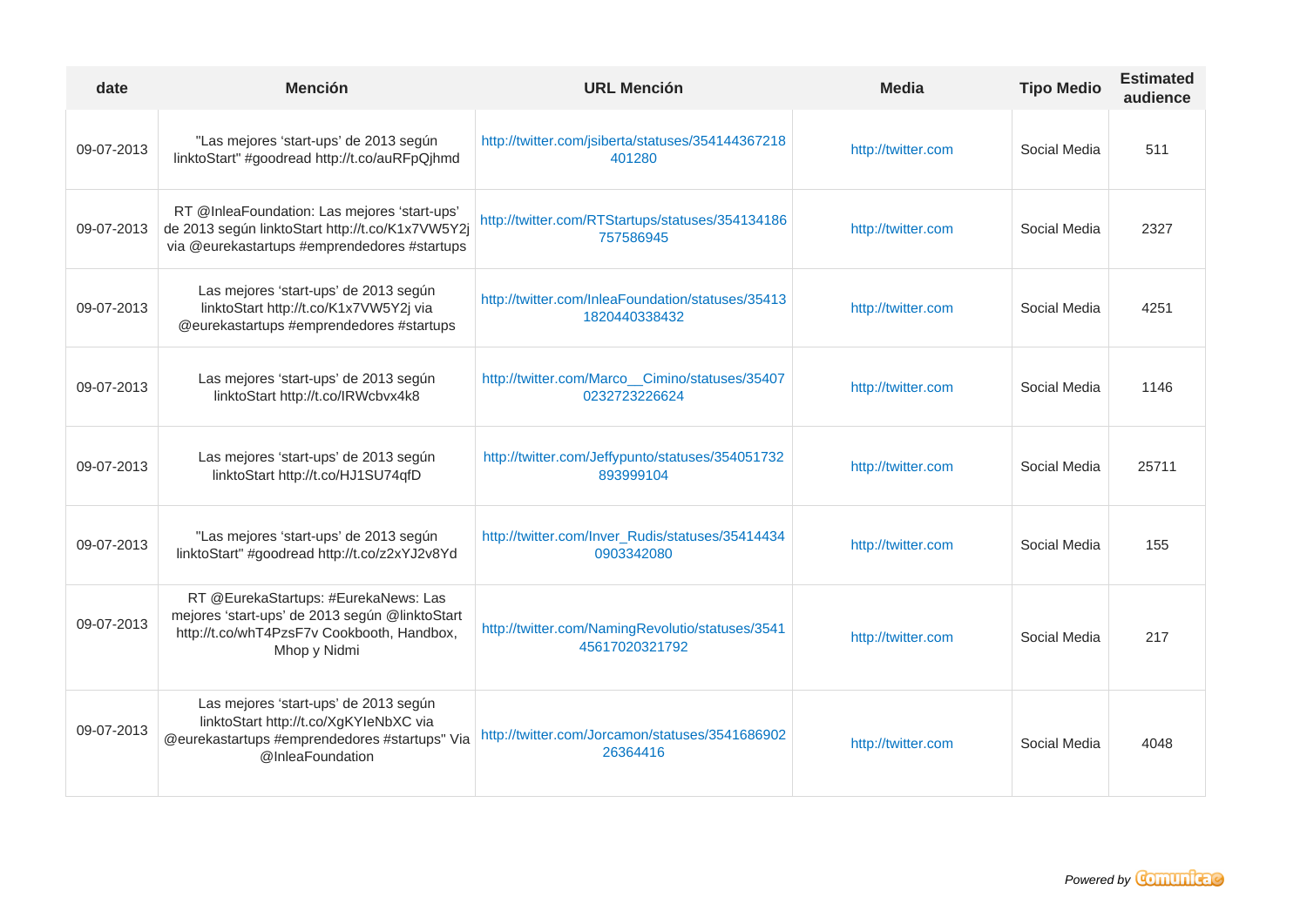| date       | <b>Mención</b>                                                                                                                                         | <b>URL Mención</b>                                                 | <b>Media</b>       | <b>Tipo Medio</b> | <b>Estimated</b><br>audience |
|------------|--------------------------------------------------------------------------------------------------------------------------------------------------------|--------------------------------------------------------------------|--------------------|-------------------|------------------------------|
| 09-07-2013 | RT @Jorcamon: Las mejores 'start-ups' de<br>2013 según linktoStart http://t.co/XgKYIeNbXC<br>via @eurekastartups #emprendedores #startups"<br>Via $@l$ | http://twitter.com/StartupTweetSF/statuses/35417<br>0177509801984  | http://twitter.com | Social Media      | 85441550                     |
| 09-07-2013 | RT @Jorcamon: Las mejores 'start-ups' de<br>2013 según linktoStart http://t.co/XgKYIeNbXC<br>via @eurekastartups #emprendedores #startups"<br>Via $@l$ | http://twitter.com/RTStartups/statuses/354174922<br>542682112      | http://twitter.com | Social Media      | 2327                         |
| 09-07-2013 | "Las mejores 'start-ups' de 2013 según<br>linktoStart http://t.co/TRbNxfBOy8 via<br>@eurekastartups #emprendedores #startups" Via<br>@InleaFoundation  | http://twitter.com/JGabrielGarcia/statuses/354165<br>667815108608  | http://twitter.com | Social Media      | 10299                        |
| 09-07-2013 | RT @EurekaStartups: #EurekaNews: Las<br>mejores 'start-ups' de 2013 según @linktoStart<br>http://t.co/whT4PzsF7v Cookbooth, Handbox,<br>Mhop y Nidmi   | http://twitter.com/linktoStart/statuses/3541536975<br>56692992     | http://twitter.com | Social Media      | 1952                         |
| 09-07-2013 | Las mejores #start-ups de 2013 según<br>@linktoStart http://t.co/M7MdyVpVto vía<br>@eurekastartups                                                     | http://twitter.com/Josemanuelcarol/statuses/3541<br>51534419910656 | http://twitter.com | Social Media      | 239                          |
| 09-07-2013 | RT @EurekaStartups: #EurekaNews: Las<br>mejores 'start-ups' de 2013 según @linktoStart<br>http://t.co/whT4PzsF7v Cookbooth, Handbox,<br>Mhop y Nidmi   | http://twitter.com/_grupofreelance/statuses/35415<br>0174454579202 | http://twitter.com | Social Media      | 373                          |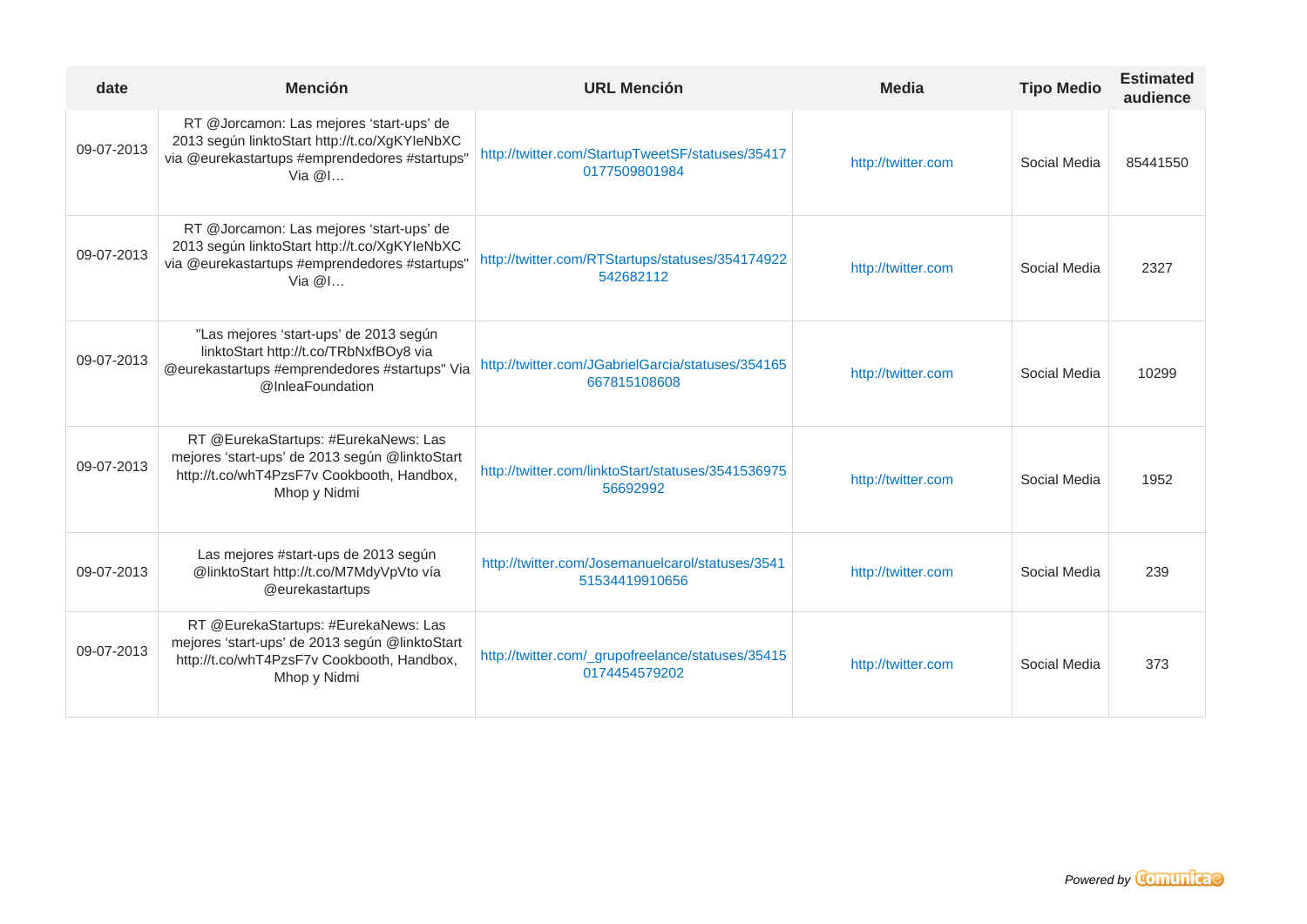| date       | <b>Mención</b>                                                                                                                                       | <b>URL Mención</b>                                                 | <b>Media</b>       | <b>Tipo Medio</b> | <b>Estimated</b><br>audience |
|------------|------------------------------------------------------------------------------------------------------------------------------------------------------|--------------------------------------------------------------------|--------------------|-------------------|------------------------------|
| 09-07-2013 | Las mejores 'start-ups' de 2013 según<br>linktoStart http://t.co/1wBeOFIBVx vía<br>@eurekastartups                                                   | http://twitter.com/AntonioGS83/statuses/3544815<br>59795023873     | http://twitter.com | Social Media      | 85441550                     |
| 09-07-2013 | RT @EurekaStartups: Las mejores 'start-ups'<br>de 2013 según linktoStart http://t.co/q6KoMreKD5<br>Cookbooth, Handbox, Mhop y Nidmi<br>#EurekaNews!  | http://twitter.com/_grupofreelance/statuses/35448<br>2421514776577 | http://twitter.com | Social Media      | 85441550                     |
| 11-07-2013 | Estas son las 4 mejores start-ups de 2013 según<br>linktoStart: Cookbooth, Handbox, Mhop y Nidmi<br>han sido las ele http://t.co/yRvUoRtTKD          | http://twitter.com/el_d3ib/statuses/353180772481<br>503232         | http://twitter.com | Social Media      | 273                          |
| 11-07-2013 | Estas son las 4 mejores start-ups de 2013 según<br>linktoStart http://t.co/NbeBHwWbWN #Actualidad<br>#Empresas                                       | http://twitter.com/DagmarEcu/statuses/35318251<br>4862501888       | http://twitter.com | Social Media      | 85441550                     |
| 11-07-2013 | Estas son las 4 mejores start-ups de 2013 según<br>linktoStart http://t.co/Tbd1pdbkqH                                                                | http://twitter.com/OJOinternet/statuses/35318700<br>2612596738     | http://twitter.com | Social Media      | 85441550                     |
| 11-07-2013 | Estas son las 4 mejores start-ups de 2013 según<br>linktoStart                                                                                       | http://twitter.com/ArielHiltonHDx/statuses/353179<br>131162271744  | http://twitter.com | Social Media      | 5142                         |
| 10-07-2013 | RT @Nagodelos: Esto es información completa y<br>lo demás son tonterías!! Gracias @comunicae<br>http://t.co/r2FynhHxax                               | http://twitter.com/tomaslucasarcos/statuses/3548<br>42941283500033 | http://twitter.com | Social Media      | 88                           |
| 10-07-2013 | RT @comunicae: Felicidades a los ganadores de<br>#linktostart13. Grandes proyectos y personas.<br>@nidming @HandBox_ @CookBooth @MhopD<br>http://t.c | http://twitter.com/Nagodelos/statuses/354836689<br>388191744       | http://twitter.com | Social Media      | 3758                         |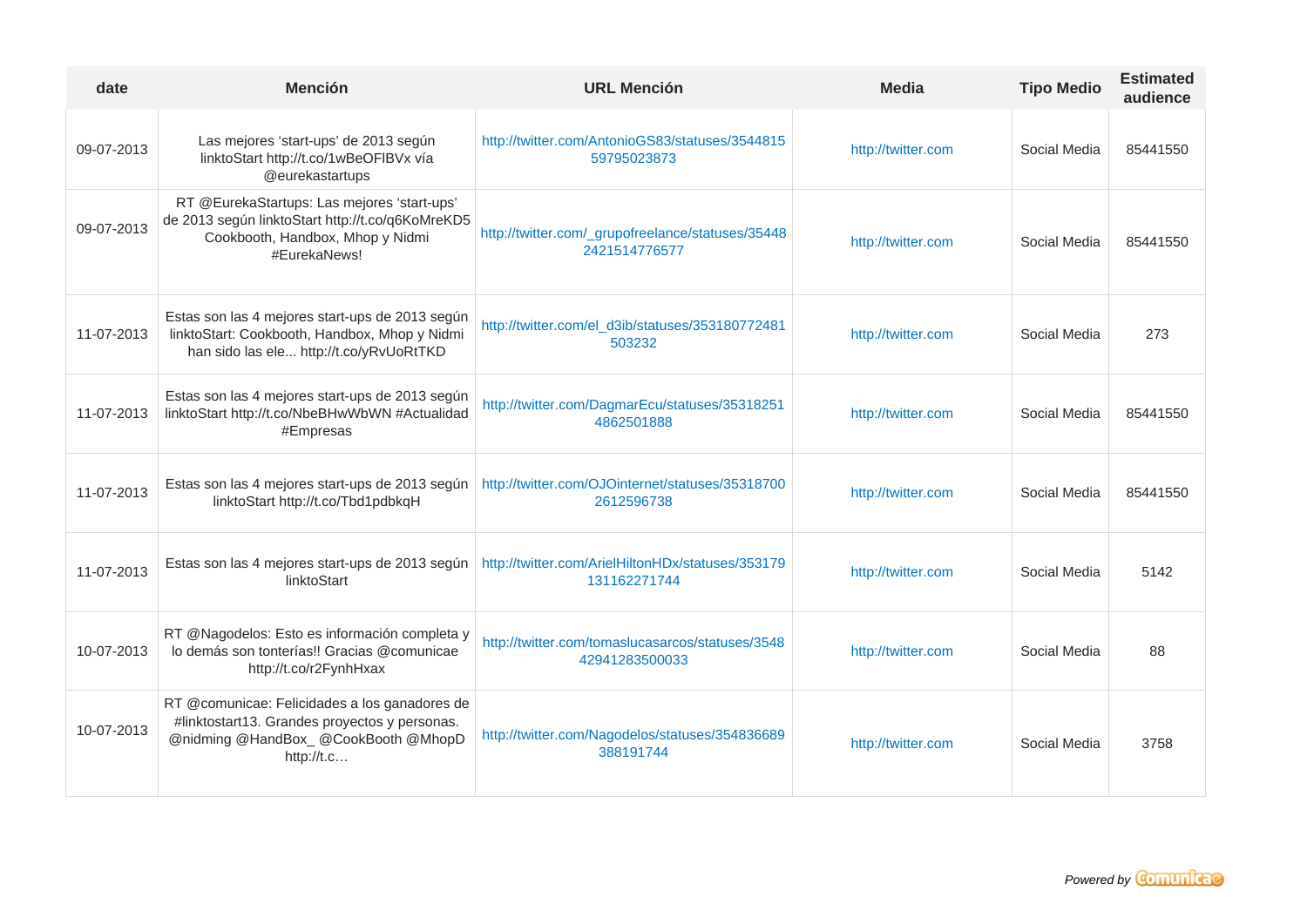| date       | <b>Mención</b>                                                                                                                              | <b>URL Mención</b>                                                               | <b>Media</b>                | <b>Tipo Medio</b> | <b>Estimated</b><br>audience |
|------------|---------------------------------------------------------------------------------------------------------------------------------------------|----------------------------------------------------------------------------------|-----------------------------|-------------------|------------------------------|
| 10-07-2013 | Esto es información completa y lo demás son<br>tonterías!! Gracias @comunicae<br>http://t.co/r2FynhHxax                                     | http://twitter.com/Nagodelos/statuses/354842406<br>014816257                     | http://twitter.com          | Social Media      | 3846                         |
| 11-07-2013 | Estas son las 4 mejores start-ups de 2013 según<br>linktoStart http://t.co/EXtlEOISEA                                                       | http://twitter.com/Huesoinformatic/statuses/35318<br>9560555020289               | http://twitter.com          | Social Media      | 85441550                     |
| 09-07-2013 | Las mejores 'start-ups' de 2013 según<br>linktoStart   Noticias de Marketing                                                                | http://noticiasmarketing.es/las-mejores-start-ups-<br>de-2013-segun-linktostart/ | http://noticiasmarketing.es | Social Media      | 164                          |
| 11-07-2013 | Estas son las 4 mejores start-ups de 2013 según<br>linktoStart http://t.co/5vlcG8pWhK                                                       | http://twitter.com/TeamArias/statuses/353203561<br>255014401                     | http://twitter.com          | Social Media      | 85441550                     |
| 11-07-2013 | RT @ITespresso: Estas son las 4 mejores start-<br>ups de 2013 según linktoStart<br>http://t.co/ovWxkwRwMP                                   | http://twitter.com/fmllse/statuses/3532059540131<br>67616                        | http://twitter.com          | Social Media      | 85441550                     |
| 11-07-2013 | Estas son las 4 mejores start-ups de 2013 según<br>linktoStart http://t.co/sVPMSKVzS3                                                       | http://twitter.com/JoseGPlaza/statuses/35319256<br>6394585090                    | http://twitter.com          | Social Media      | 85441550                     |
| 11-07-2013 | Estas son las 4 mejores start-ups de 2013 según<br>linktoStart http://t.co/cefhgaXik2                                                       | http://twitter.com/VerifiedSmoker/statuses/35320<br>3547950694400                | http://twitter.com          | Social Media      | 85441550                     |
| 11-07-2013 | Estas son las 4 mejores start-ups de 2013 según<br>linktoStart: Cookbooth, Handbox, Mhop y Nidmi<br>han sido I http://t.co/THcQtx9uZA #DMSV | http://twitter.com/DonMartinSV/statuses/3531897<br>80214919170                   | http://twitter.com          | Social Media      | 85441550                     |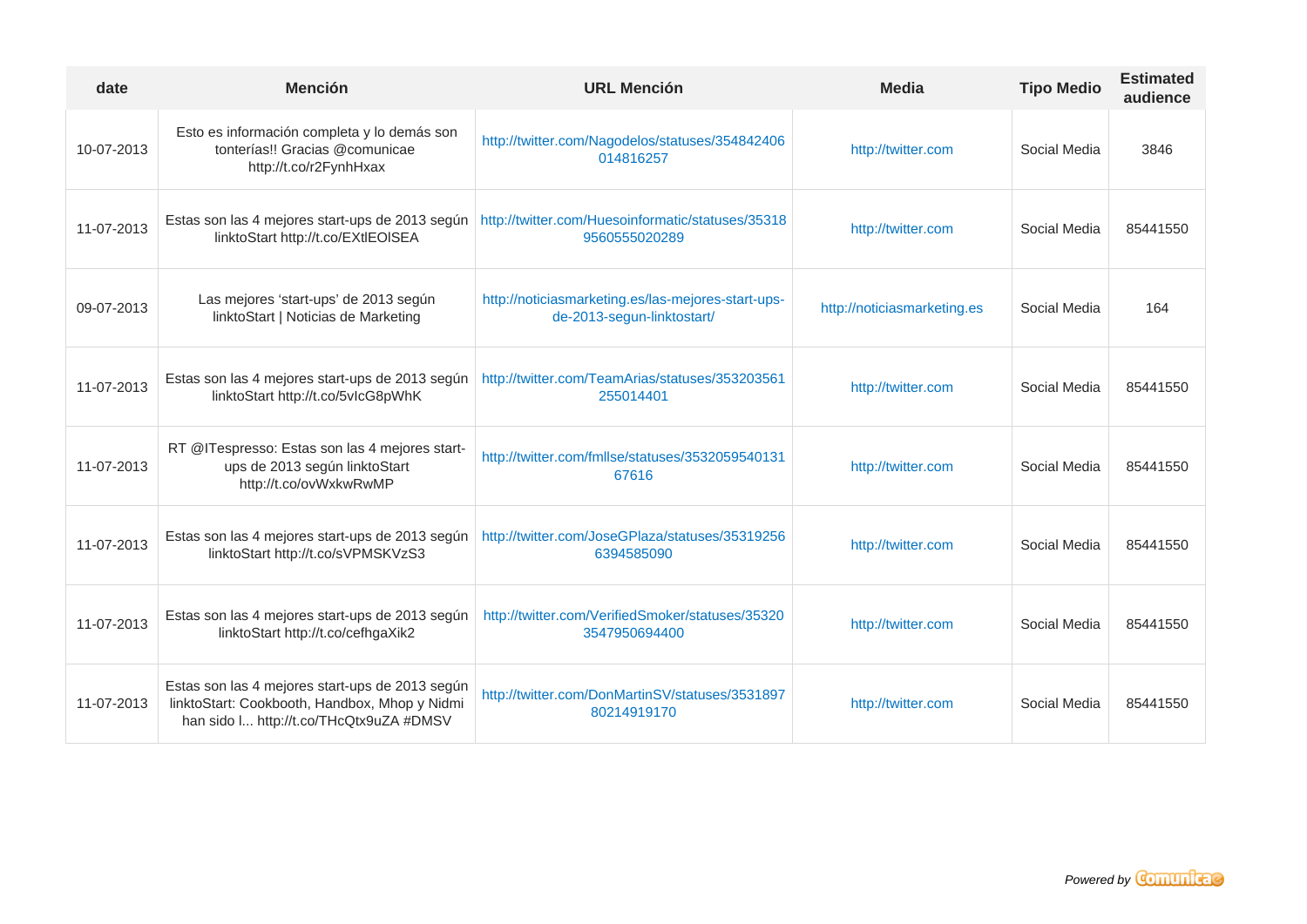| date       | <b>Mención</b>                                                                                                                                       | <b>URL Mención</b>                                                 | Media              | <b>Tipo Medio</b> | <b>Estimated</b><br>audience |
|------------|------------------------------------------------------------------------------------------------------------------------------------------------------|--------------------------------------------------------------------|--------------------|-------------------|------------------------------|
| 11-07-2013 | Estas son las 4 mejores start-ups de 2013 según<br>linktoStart: Cookbooth, Handbox, Mhop y Nidmi<br>han  http://t.co/UTBtEceyfr #Actualidad          | http://twitter.com/Emprendedor_Red/statuses/353<br>192164097925121 | http://twitter.com | Social Media      | 85441550                     |
| 11-07-2013 | RT @Candidman: #Tecnologia Estas son las 4<br>mejores #startups de #2013 según #linktoStart<br>http://t.co/t3tg7lVVv8 ? @ITespresso                  | http://twitter.com/InleaFoundation/statuses/35324<br>2036847128576 | http://twitter.com | Social Media      | 85441550                     |
| 10-07-2013 | RT @comunicae: Felicidades a los ganadores de<br>#linktostart13. Grandes proyectos y personas.<br>@nidming @HandBox_ @CookBooth @MhopD<br>http://t.c | http://twitter.com/MhopD/statuses/354836044987<br>891712           | http://twitter.com | Social Media      | 151                          |
| 09-07-2013 | #EurekaNews: Las mejores 'start-ups' de 2013<br>según @linktoStart http://t.co/whT4PzsF7v<br>Cookbooth, Handbox, Mhop y Nidmi                        | http://twitter.com/EurekaStartups/statuses/35454<br>4230653378562  | http://twitter.com | Social Media      | 85441550                     |
| 09-07-2013 | RT @EurekaStartups: #EurekaNews: Las<br>mejores 'start-ups' de 2013 según @linktoStart<br>http://t.co/whT4PzsF7v Cookbooth, Handbox,<br>Mhop y Nidmi | http://twitter.com/JungProyect/statuses/35454489<br>0832617474     | http://twitter.com | Social Media      | 85441550                     |
| 09-07-2013 | RT @EurekaStartups: Las mejores 'start-ups'<br>de 2013 según linktoStart http://t.co/q6KoMreKD5<br>Cookbooth, Handbox, Mhop y Nidmi<br>#EurekaNews!  | http://twitter.com/MigginsPies/statuses/35454666<br>2691176449     | http://twitter.com | Social Media      | 85441550                     |
| 09-07-2013 | RT @ndp_economia: Las mejores 'start-ups' de<br>2013 según linktoStart #economía_y_negocios<br>http://t.co/qm5mvGlo3L                                | http://twitter.com/CandidoBlasco/statuses/354537<br>550481862656   | http://twitter.com | Social Media      | 85441550                     |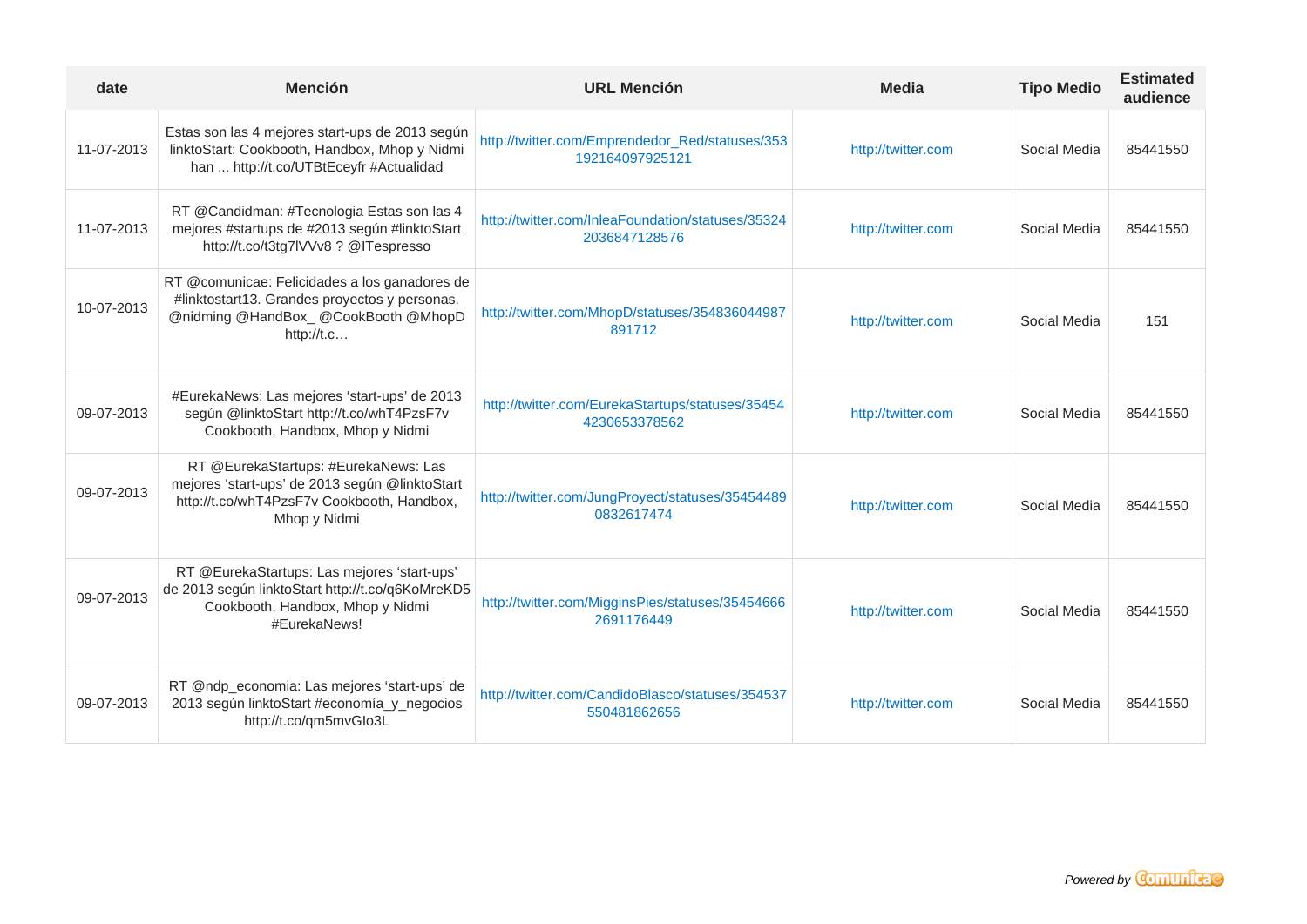| date       | <b>Mención</b>                                                                                                                                       | <b>URL Mención</b>                                                 | <b>Media</b>       | <b>Tipo Medio</b> | <b>Estimated</b><br>audience |
|------------|------------------------------------------------------------------------------------------------------------------------------------------------------|--------------------------------------------------------------------|--------------------|-------------------|------------------------------|
| 09-07-2013 | Las mejores 'start-ups' de 2013 según<br>linktoStart http://t.co/Tf4P0hpSCb                                                                          | http://twitter.com/notmarketing/statuses/3545418<br>38306246658    | http://twitter.com | Social Media      | 85441550                     |
| 09-07-2013 | RT @EurekaStartups: #EurekaNews: Las<br>mejores 'start-ups' de 2013 según linktoStart<br>http://t.co/whT4PzsF7v Cookbooth, Handbox,<br>Mhop y Nidmi  | http://twitter.com/JoseAynat/statuses/354499845<br>597315072       | http://twitter.com | Social Media      | 85441550                     |
| 09-07-2013 | RT @ndp_economia: Las mejores 'start-ups' de<br>2013 según linktoStart #economía_y_negocios<br>http://t.co/qm5mvGlo3L                                | http://twitter.com/agustinmgo/statuses/35452376<br>0801480704      | http://twitter.com | Social Media      | 85441550                     |
| 09-07-2013 | Las mejores 'start-ups' de 2013 según<br>linktoStart http://t.co/VrfKFpX1w5 Cookbooth,<br>Handbox, Mhop y Nidmi vía @eurekastartups                  | http://twitter.com/ondacro/statuses/35450665399<br>7072385         | http://twitter.com | Social Media      | 85441550                     |
| 09-07-2013 | Felicidades a los ganadores de #linktostart13.<br>Grandes proyectos y personas. @nidming<br>@HandBox_@CookBooth @MhopD<br>http://t.co/ZFmoiRteZk     | http://twitter.com/comunicae/statuses/354554787<br>397775362       | http://twitter.com | Social Media      | 85441550                     |
| 09-07-2013 | RT @EurekaStartups: #EurekaNews: Las<br>mejores 'start-ups' de 2013 según @linktoStart<br>http://t.co/whT4PzsF7v Cookbooth, Handbox,<br>Mhop y Nidmi | http://twitter.com/_grupofreelance/statuses/35455<br>8025169780736 | http://twitter.com | Social Media      | 85441550                     |
| 10-07-2013 | http://t.co/Ka7oc6a440                                                                                                                               | http://twitter.com/MhopD/statuses/354835963731<br>640321           | http://twitter.com | Social Media      | 151                          |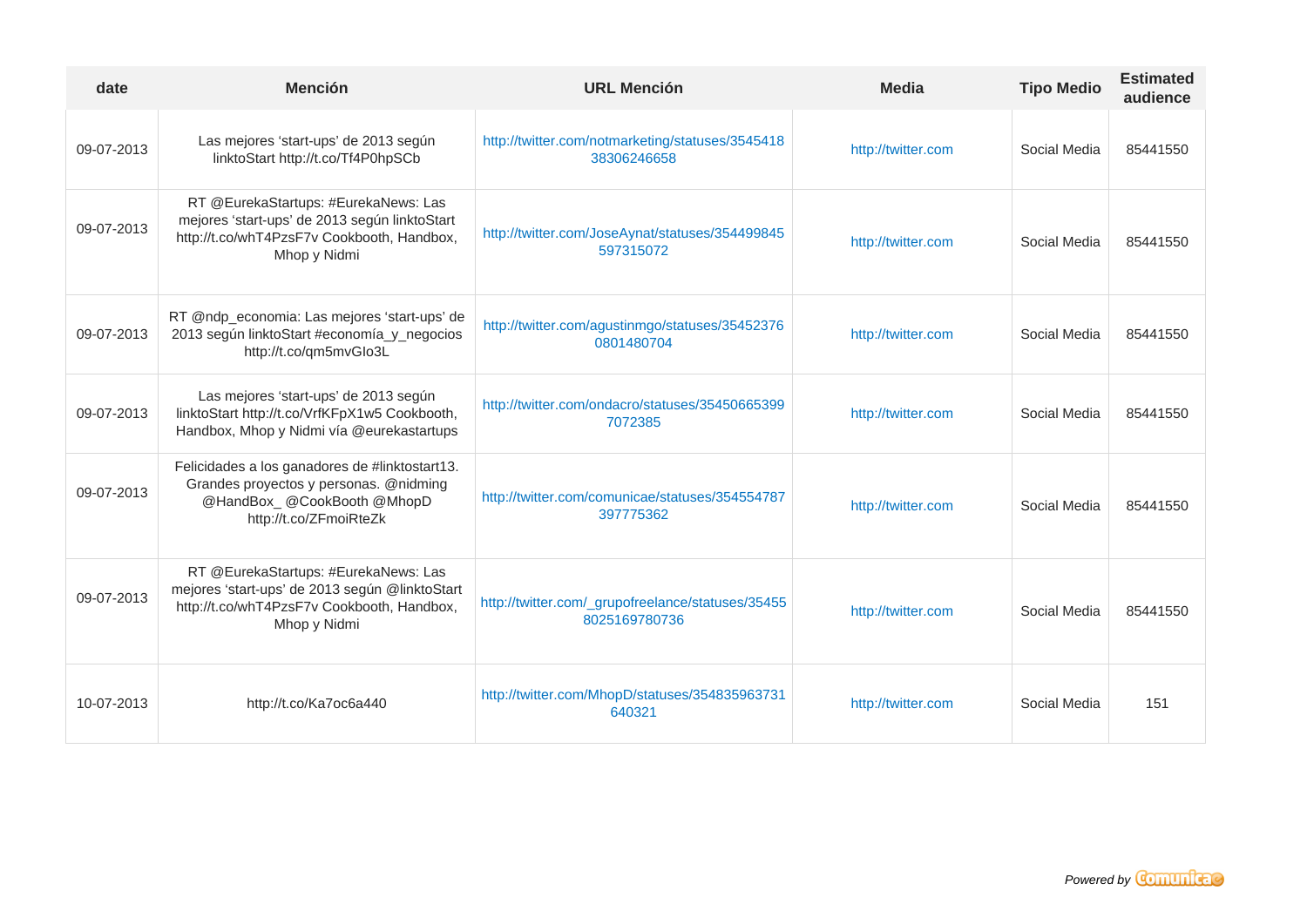| date       | <b>Mención</b>                                                                                                                                       | <b>URL Mención</b>                                                                 | <b>Media</b>              | <b>Tipo Medio</b> | <b>Estimated</b><br>audience |
|------------|------------------------------------------------------------------------------------------------------------------------------------------------------|------------------------------------------------------------------------------------|---------------------------|-------------------|------------------------------|
| 10-07-2013 | #EurekaNews: Las mejores 'start-ups' de 2013<br>según linktoStart http://t.co/CK3WN8J6sk<br>Cookbooth, Handbox, Mhop y Nidmi                         | http://twitter.com/EurekaStartups/statuses/35462<br>7477190086656                  | http://twitter.com        | Social Media      | 38984                        |
| 10-07-2013 | RT @EurekaStartups: Las mejores 'start-ups'<br>de 2013 según linktoStart http://t.co/q6KoMreKD5<br>Cookbooth, Handbox, Mhop y Nidmi<br>#EurekaNews!  | http://twitter.com/felixlopez/statuses/3547436116<br>58735617                      | http://twitter.com        | Social Media      | 4816                         |
| 10-07-2013 | RT @comunicae: Felicidades a los ganadores de<br>#linktostart13. Grandes proyectos y personas.<br>@nidming @HandBox_ @CookBooth @MhopD<br>http://t.c | http://twitter.com/HandBox_/statuses/354613669<br>193203712                        | http://twitter.com        | Social Media      | 381                          |
| 09-07-2013 | Las mejores 'start-ups' de 2013 según<br>linktoStart                                                                                                 | http://twitter.com/ndp_economia/statuses/354523<br>462586478594                    | http://twitter.com        | Social Media      | 1083                         |
| 10-07-2013 | RT @EurekaStartups: #EurekaNews: Las<br>mejores 'start-ups' de 2013 según linktoStart<br>http://t.co/CK3WN8J6sk Cookbooth, Handbox,<br>Mhop y Nidmi  | http://twitter.com/_grupofreelance/statuses/35463<br>3449103032320                 | http://twitter.com        | Social Media      | 376                          |
| 11-07-2013 | NP- Startups ganadoras linktostart 2013-                                                                                                             | http://www.slideshare.net/ejover/def-4-713-ganad<br>ores-linktostart-2013-cast     | http://www.slideshare.net | Otros             | 122                          |
| 11-07-2013 | La Fundación Inlea elige las mejores start-ups de<br>linktoStart   INLEA                                                                             | http://www.inlea.com/la-fundacion-inlea-elige-a-<br>las-mejores-start-ups-de-2013/ | http://www.inlea.com      | <b>Otros</b>      |                              |